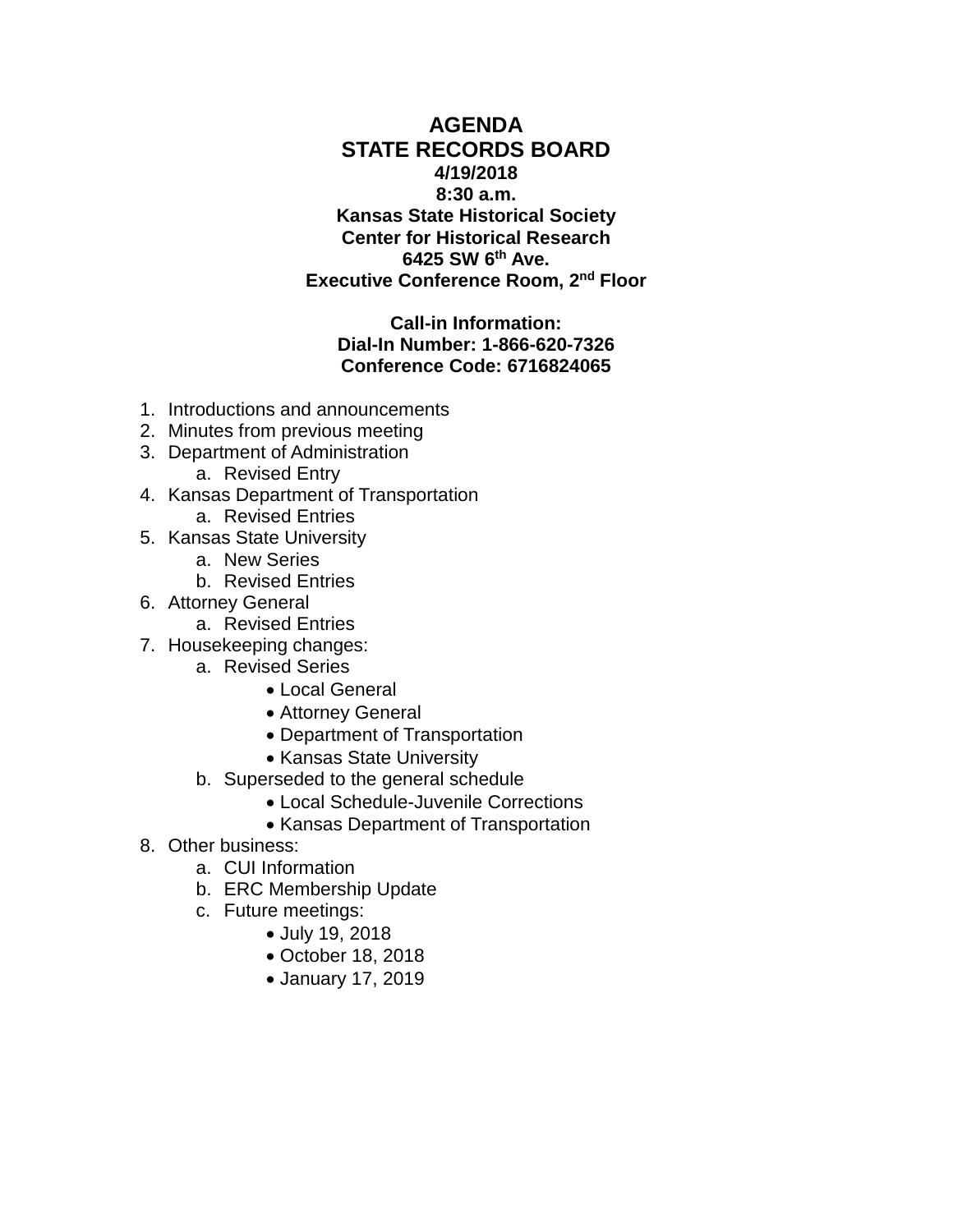# State Records Board January 18, 2018 Executive Conference Room – Kansas Historical Society

 Present: Lisa Mendoza, designee of the Attorney General (chair) Jennie Chinn, Executive Director, Kansas Historical Society (KHS) Matt Veatch, State Archivist Bill Sowers, designee of the State Librarian Philip Michael, designee of the Secretary of Dept. of Administration (DofA) Kathy Sachs, Office of the Secretary of State (KSOS) Megan Rohleder, Electronic Records Archivist (KHS) Ryan Alfson, Graduate Research Assistant (KHS) Mark Cole, Archives Specialist (KHS)

 Via Phone: Ryan Leimkuehler, Kansas State University (KSU) Cliff Hight, Kansas State University (KSU) Jackie Yingling, Kansas State Board of Pharmacy (KSBP)

Meeting called to order at 8:44 a.m. and Ms. Mendoza began the introductions. Ms. Mendoza inquired if there were any announcements for the board. With no announcements, the board moved to the next agenda item.

*Minutes*: Previous meeting minutes were reviewed.

 **Motion:** Mr. Veatch moved approval of meeting minutes as presented. Mr. Sowers seconded, unanimous approval of October 19, 2017 meeting minutes.

*Kansas State Board of Pharmacy:* Ms. Rohleder presented the revised schedule entries. Ms. Rohleder indicated that the descriptions were made more concise and comments updated to reflect current business practices. Ms. Chinn asked for clarification on the use of the word "incomplete" in series 0044-531 title. Ms. Yingling explained that it is the key word used for identifying this type of record. Ms. Mendoza inquired about the inclusion of K.S.A. 45-221(49) in the restrictions for both series 044-531 and 0023-531. It was determined that restriction could be removed but to add restriction K.S.A. 45-221(30). Restrictions for both series 0044- 531 and series 0023-531 should read, "K.S.A. 45-221(a)(3)(9)(10)(30)". mut veacur, state retunios<br>
Bill Sowers, designee of the State Librarian<br>
Philip Michael, designee of the Secretary of Dept. of Administration (DofA)<br>
Kathy Sachs, Office of the Secretary of State (KSOS)<br>
Megan Rohleder, E

**Motion:** Mr. Michael moved to approve revised series as amended. Mr. Veatch seconded, unanimous approval.

*Kansas Secretary of State:* Ms. Rohleder explained to the board that the new series being presented is the result of a unique database for the Secretary of State's Business Form Finder website. Although the actual forms are records of the originating agency, the data that is kept within the system is unique and requires a retention schedule. The board had no additional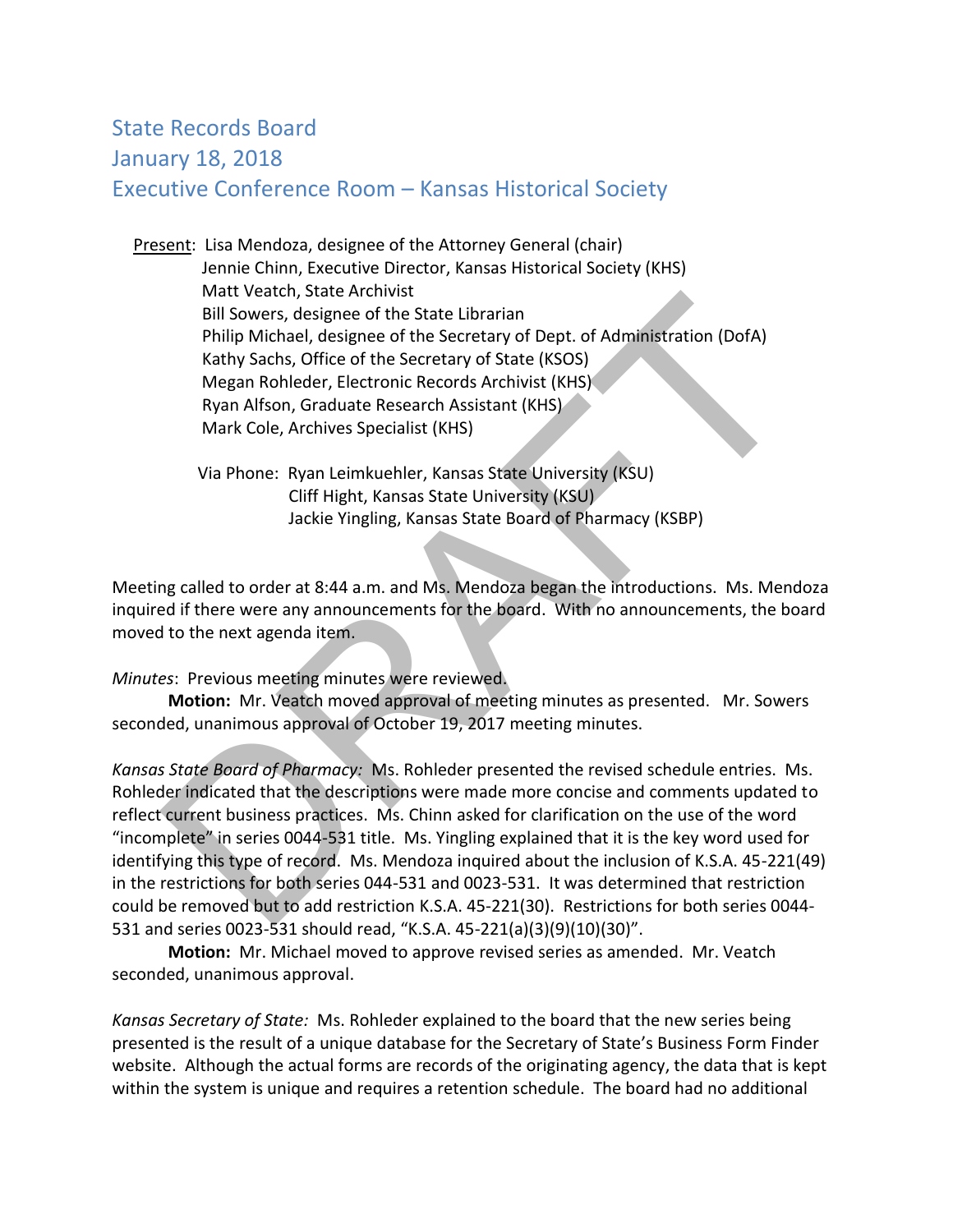questions. Mr. Veatch did note that this type of record series is something that KHS has been addressing more and more with agencies. Although the records are metadata and used just for business purposes, they are still being collected and require a retention schedule.

**Motion:** Mr. Veatch moved to new series as presented. Mr. Sowers seconded, unanimous approval of new series as presented.

*Kansas State University:* Ms. Rohleder presented the proposed revised series entry for series 0025-367. Ms. Rohleder indicated that purpose to better reflect current grading practices and reduce retention period to 5 fiscal years. Mr. Leimkuehler indicated that the records copy still needs to be both paper and electronic and changing from 10 fiscal years to 5, and electronic record keeping plan is not required. Ms. Chinn questioned if retention was long enough if students wanted to challenge a grade after the proposed 5 fiscal year retention. Mr. Leimkuehler stated that students only have 30 to 60 days to dispute a grade and proposed retention period was vetted through several committees and agreed upon. Ms. Mendoza indicated that the restriction should read, "K.S.A. 45-221(a)(1)(9), 20 U.S.C.A. 1232g; 34 CFR Part 99". It was also determined that the, "Electronic Recordkeeping Plan Pending" portion should be removed for this entry.

**Motion:** Mr. Sowers moved to approve revised entry as amended. Mr. Veatch seconded, all in favor.

*Housekeeping:* Ms. Rohleder indicated that all the changes are from Kansas Racing and Gaming Commission and simply superseding to State General Schedule. The board reviewed the Housekeeping changes and accepted as presented.

*Other Business:* Ms. Rohleder was contacted by Mr. Leimkuehler regarding the new European Union General Data Protection Regulation (EU GDPR) that was recently approved and will go into effect in May 2018. The new regulation will affect primarily Regent Institutions but may also affect other agencies. Ms. Rohleder wanted to make the board aware of the new regulation and begin discussions on how to proceed. Mr. Hight and Mr. Leimkuehler informed the board that they are still gathering information on what programs, units, and retention schedules, etc., that the new regulation could be applied to. They are in ongoing process of revising their entire retention schedule campus wide and wanted guidance on how the board wanted KSU to handle the new restrictions. The board discussed multiple aspects and implications that the new regulation might have on agencies and their record schedules. Determined that ultimately, the SRB focus is to schedule the retention and disposition of records. The application of laws passed by other countries is a higher-level philosophy and jurisdiction than the board. The restriction portion of the series schedule is used only as a reference to Kansas and National laws that apply or possibly apply to that record series. Until things have gone through court systems, both national and international, the EU GDPR is still evolving. Once more details are determined, special board meetings can be called to address specific issues. In the meantime, the board determined that since KSU has a deadline of May 2018, start with placing the EU GDPR into its policies and procedures and then add restrictions based on what attorneys ultimately determine need to comply. e retention period to 5 fiscal years. Mr. Leimkuehler indicated that the records copy<br>
to be both paper and electronic and changing from 10 fiscal years to 5, and electron<br>
the keeping plan is not required. Ms. Chinn quest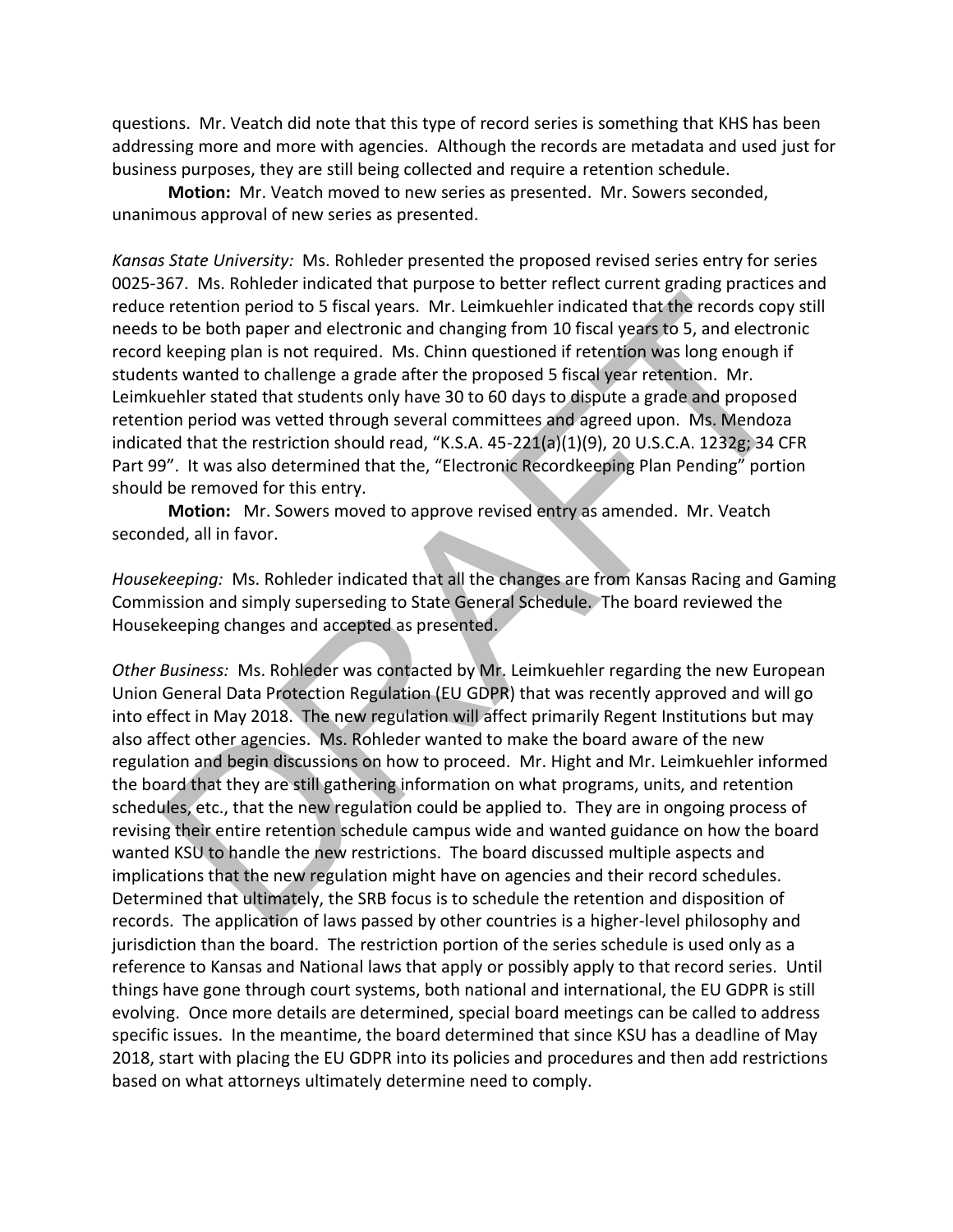The board then moved to last order of business. Ms. Sachs is reviewing and updating the SOS retention schedule and wanted to gather some guidance from the board. The record series destined to be transferred to the state archives but schedule states they need to be held for certain time or permanently in office are her main priority. Records are currently stored in the basement and Ms. Sachs is concerned that historical documents may be at risk and not in ideal preservation conditions. Ms. Rohleder clarified the difference between permanent retention and archival retention disposition and how it would apply to a record series. Ms. Sachs provided an example record to the board. The board reviewed and agreed that the retention schedules should be updated to ensure preservation of these types of records. Ms. Mendoza suggested that Ms. Sachs and Ms. Rohleder go over the list of series IDs to be reviewed and updated outside of current meeting. Once updated, the revised series can be presented to the board for final review and approval. The should be updated to ensure preservation of these types of records. Ms. Mendted that Ms. Scholed outside of current meeting. Once updated, the revised series IDS to be reviewed an ded outside of current meeting. Once u

The final order of business was to confirm the proposed future meeting on April 19, 2018. With nothing further to discuss, the board adjourned at 9:57 a.m.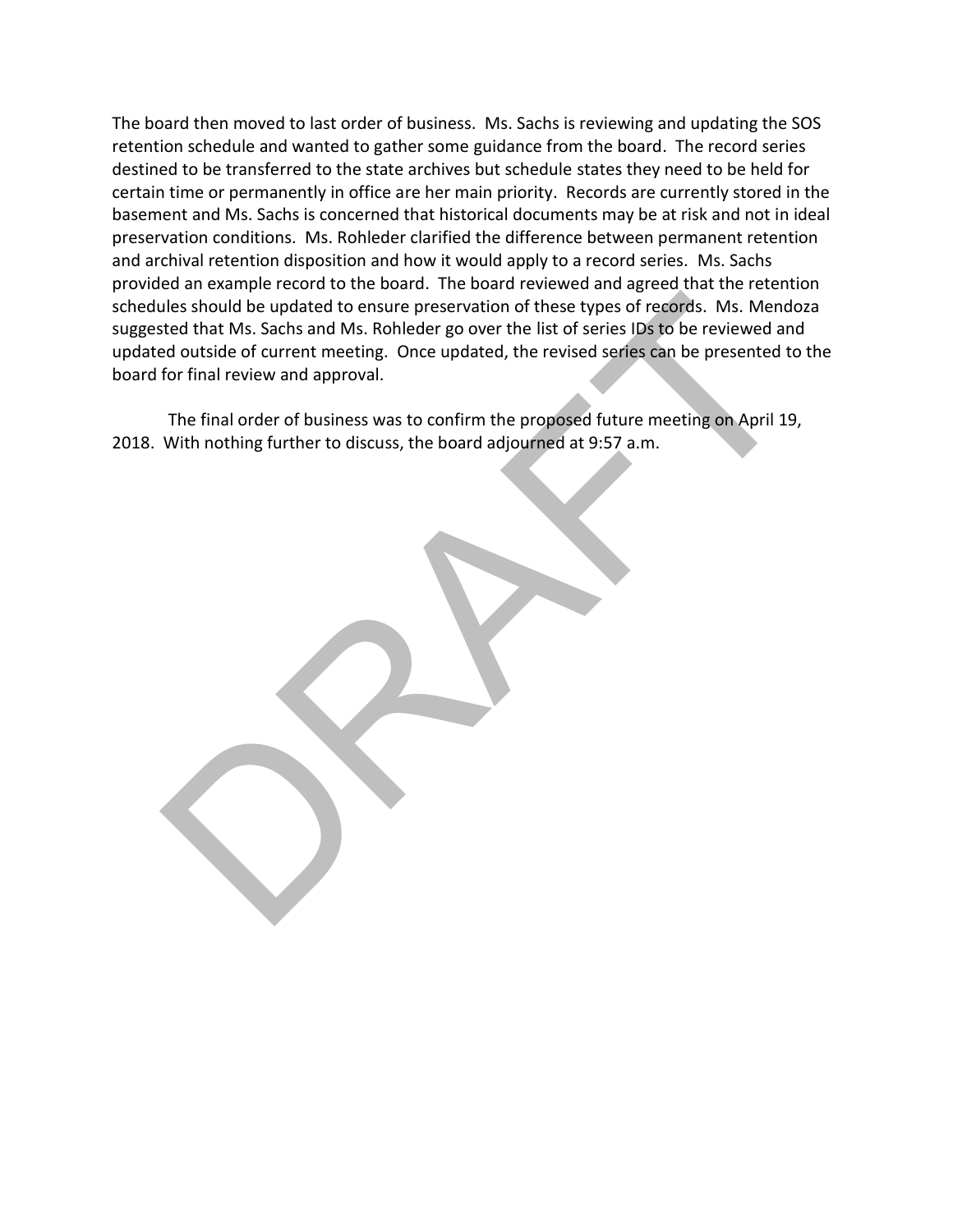#### **KANSAS STATE RECORDS BOARD RECORDS APPRAISAL REPORT FOR REVISION TO RETENTION/DISPOSITION SCHEDULE February 26, 2018**

- 1. **Agency:** Kansas Department of Administration
- 2. **Records Officer:** Philip Michael **Phone**: 785-291-3013
- 3. **Appraising Archivist(s):** Megan Rohleder
- 4. **Date of Appraisal:** 02/26/2018
- 5. **a) Total records – No. of Series**: 1
	- **b) New series – No. of Series**: 0
	- **c) Revised existing series – No. of Series**: 1
	- **d) Obsolete schedule entries – No. of Series**: 0
	- **e) Series superseded by other schedule entries – No. of Series**: 0
- 6. **Archival/Permanent records – No. of Series**: 0
- 7. **Appraisal Narrative**:

Philip Michael contacted the appraising archivist with a request for a minor update to Series ID 0974-173. Mr. Michael's concern was with the language "Retain in office 5 calendar years, then transfer to archives for purging" in the comments section. Public Records staff discussed and agreed that a disposition of Destroy with a retention period of 5 years is appropriate for this record series. The addition of 45-221(a)(30) was also added to the restrictions section.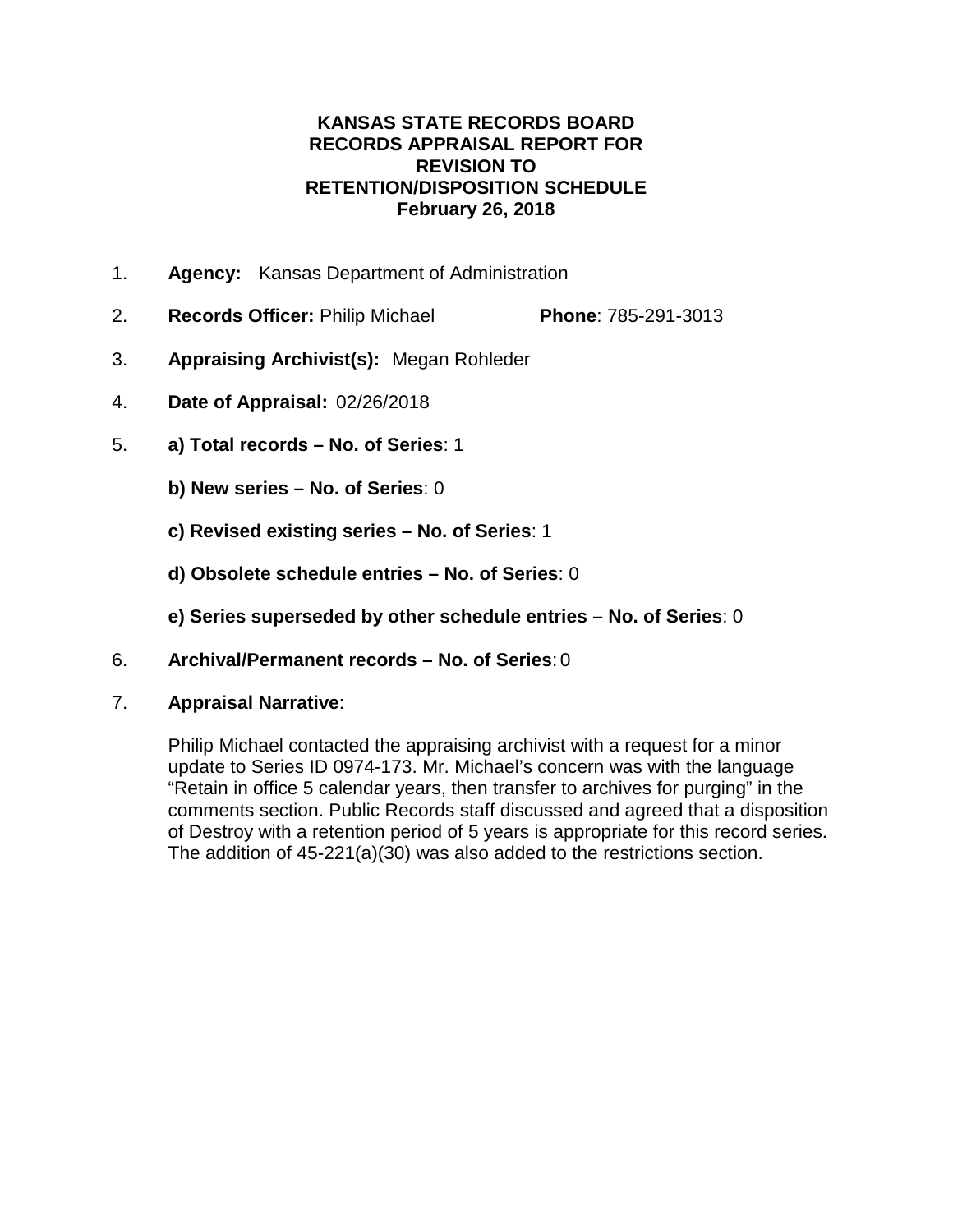# **Retention/Disposition Schedule Entries**

**173-004 Department of Administration Personnel Services Benefits Section**

**Drug Screening Program Files** (Series 0974-173)

Contracts, reports, correspondence, training, problem resolution, technical assistance and research relating to the drug screening tests for designated classes of state employees. **Entry Status:** Ready for SRB **Recommended Status:**Revise **Retention Period:** 005 cldr yrs **Disposition:** Destroy **Restrictions:** KSA 45-221(a)(3)(4)(30) **Comments:** Retain in office 5 calendar years then destroy. **Schedule Authority:** Agency Schedule **KAR Number** 53-2-129 **Last Surveyed** 17 December 2001 **Record Copy:** Paper **Remarks:** 01/22/2018 - Philip Michael requested an edit to update the language in the retention comments section. He requested the "Transfer to archives for purging" be removed and changed to destroy.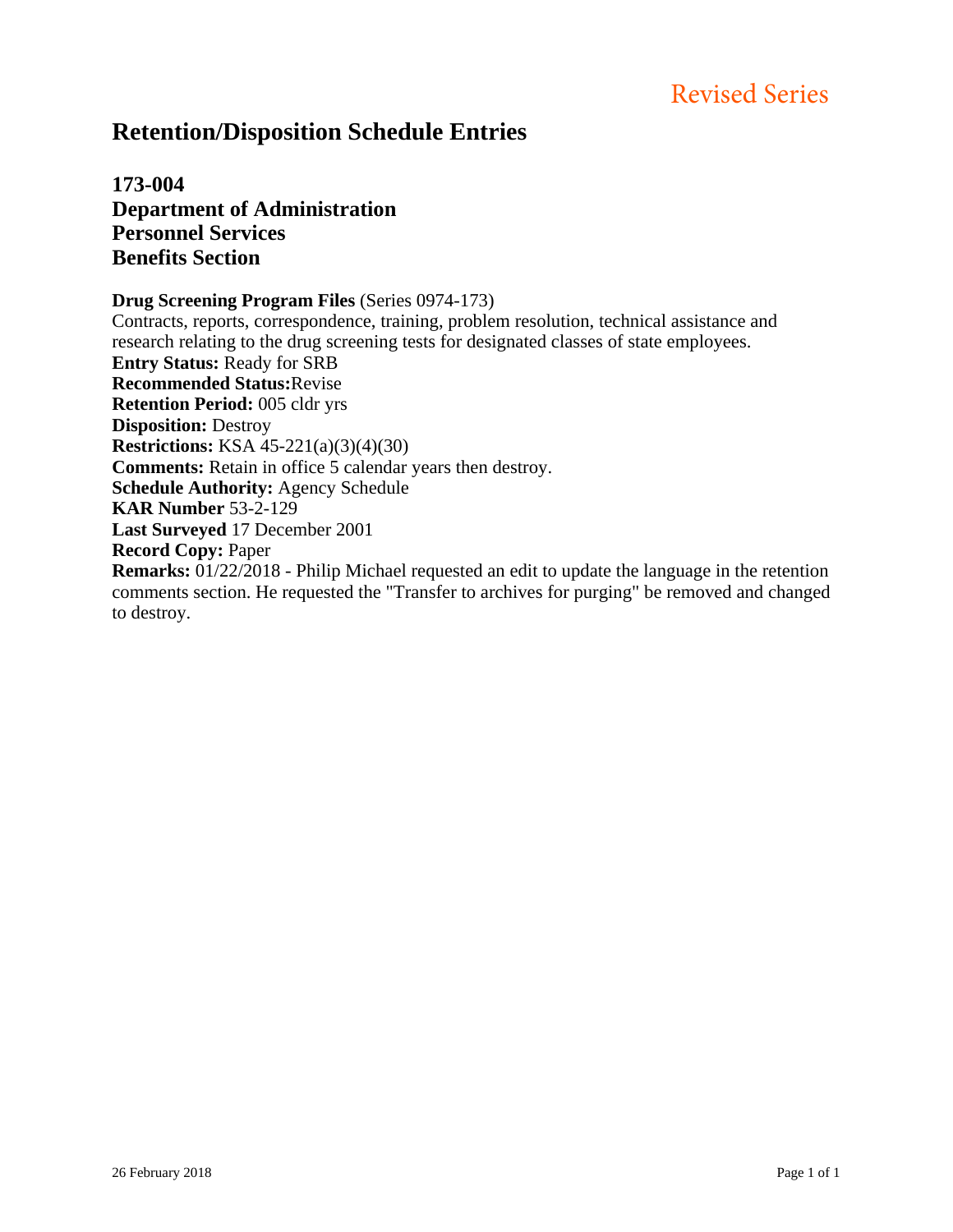#### **KANSAS STATE RECORDS BOARD RECORDS APPRAISAL REPORT FOR REVISION TO RETENTION/DISPOSITION SCHEDULE February 26, 2018**

- 1. **Agency:** Kansas Department of Transportation
- 2. **Records Officer:** Bob Stacks **Phone**: 785-296-1811
- 3. **Appraising Archivist(s):** Megan Rohleder
- 4. **Date of Appraisal:** 04/09/2018
- 5. **a) Total records – No. of Series**: 2
	- **b) New series – No. of Series**: 0
	- **c) Revised existing series – No. of Series**: 0
	- **d) Obsolete schedule entries – No. of Series**: 0
	- **e) Series superseded by other schedule entries – No. of Series**: 0
- 6. **Archival/Permanent records – No. of Series**: 1
- 7. **Appraisal Narrative**:

Heather Salerno contacted Public Records staff with questions about the Office of Chief Counsel's portion of the retention schedule for DOT. Her questions were specific to Series IDs: 0002-276, 0005-276, 0006-276, and 0007-276. Language was included in the comments sections of these series that referenced the records center. Those were revised to reflect keeping records at the records storage facility. The two presented to the board also show an update to the access restrictions. 0005 and 0006 removes KSA 45-221(a)(29) and adds KSA 45-221(a)(30). This discussion also led to the removal of the State General schedule entries off of the agency specific schedule. This housekeeping edit was done to make sure the agency is following the most up-to-date version of the general schedule that is found in the retention schedule database.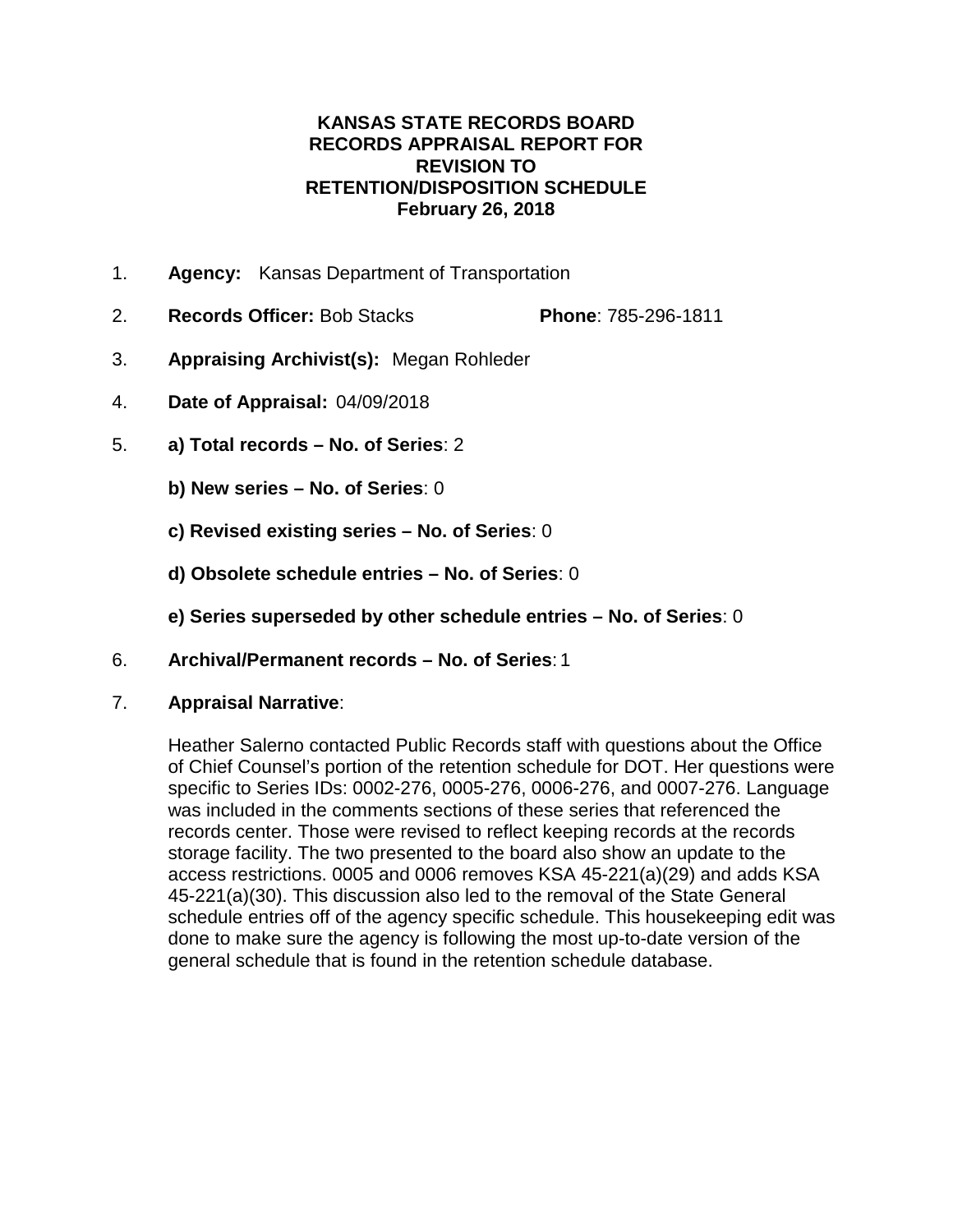## **Retention/Disposition Schedule Entries**

### **276-007 Kansas Department of Transportation Office of Chief Counsel Office of Chief Counsel**

**Legal Case Files** (Series 0005-276) Records regarding specific legal cases: correspondence, legal documents, reports, notes, publications, and miscellaneous reference materials. **Entry Status:** Ready for SRB **Recommended Status:**Revise **Retention Period:** See Comments **Disposition:** See Comments **Restrictions:** KSA 45-221(a)(30) & KSA 60-270 **Comments:** Retain in office until appeal period is over or no longer useful, transfer to storage facility for 3 years, then transfer high profile or precedent setting cases as directed by the Chief Counsel to the archives for purging, destroy the remainder. **Schedule Authority:** Agency Schedule **KAR Number** 53-2-123 **Last Surveyed** 27 January 2000 **Record Copy:** Unknown **Non-Litigated Case Files** (Series 0006-276)

Documents relating to potential legal cases which were settled out of court. **Entry Status:** Ready for SRB **Recommended Status:**Revise **Retention Period:** See Comments **Disposition:** Destroy **Restrictions:** KSA 45-221(a)(30) **Comments:** Retain in office 2 years after case is dropped, transfer to storage facility for 3 years, then destroy. **Schedule Authority:** Agency Schedule **KAR Number** 53-2-123 **Last Surveyed** 27 January 2000 **Record Copy:** Unknown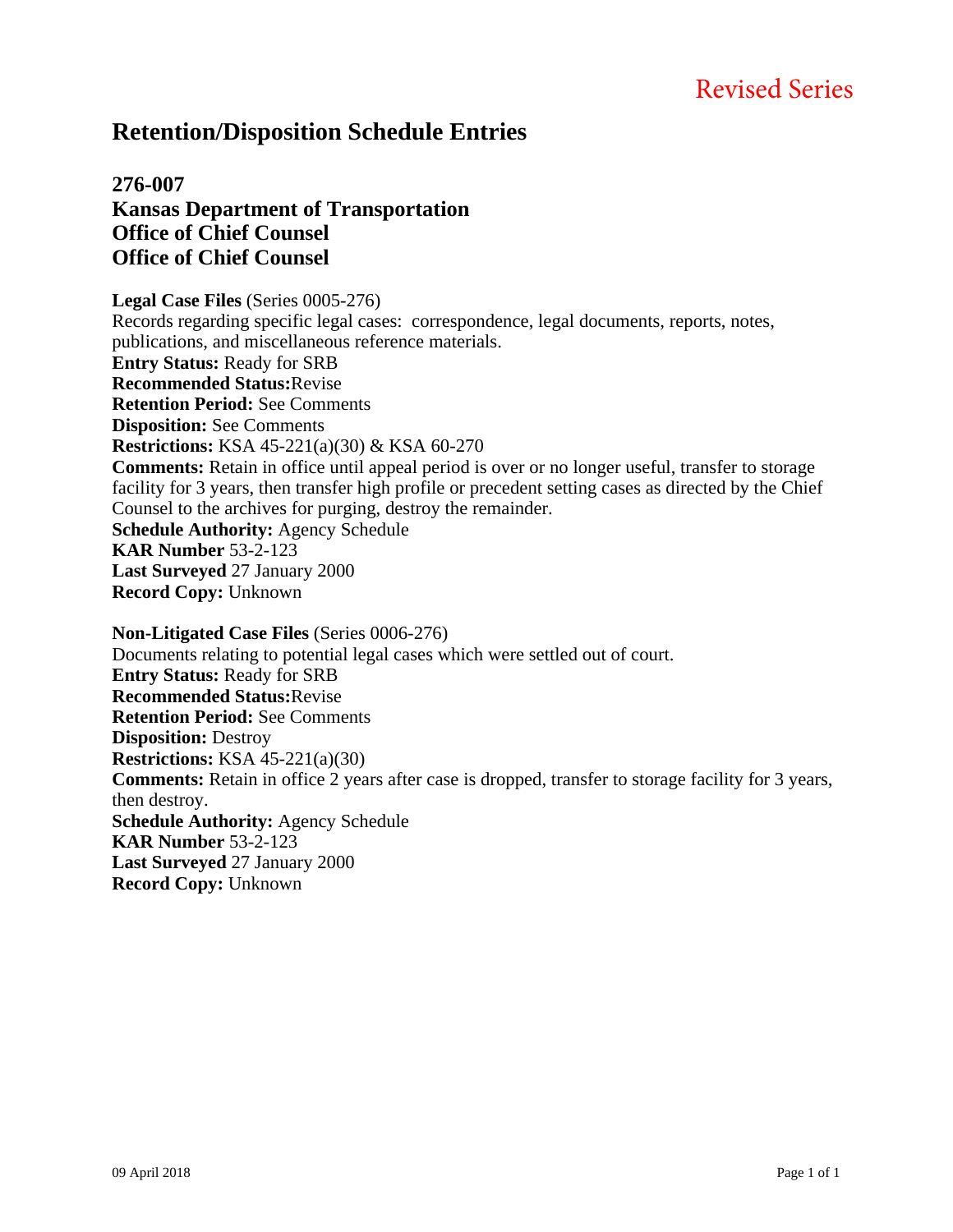#### **KANSAS STATE RECORDS BOARD RECORDS APPRAISAL REPORT FOR REVISION TO RETENTION/DISPOSITION SCHEDULE February 26, 2018**

- 1. **Agency:** Kansas State University
- 2. **Records Officer:** Ryan Leimkuehler **Phone**: 785-532-5013
- 3. **Appraising Archivist(s):** Megan Rohleder
- 4. **Date of Appraisal:** 02/12/2018
- 5. **a) Total records – No. of Series**: 4
	- **b) New series – No. of Series**: 2
	- **c) Revised existing series – No. of Series**: 1
	- **d) Obsolete schedule entries – No. of Series**: 0
	- **e) Series superseded by other schedule entries – No. of Series**: 1
- 6. **Archival/Permanent records – No. of Series**: 0
- 7. **Appraisal Narrative**:

Ryan Leimkuehler, records officer for Kansas State University, approached KSHS staff to supersede 0077-367 Vouchers into 0084-367 to reflect current business practice. Minor revisions were requested for the Recruitment Files series (0052-367). Ryan also identified two new records series, Credit Card Sales Customer Receipts and Course Content Records be added to the agency schedule.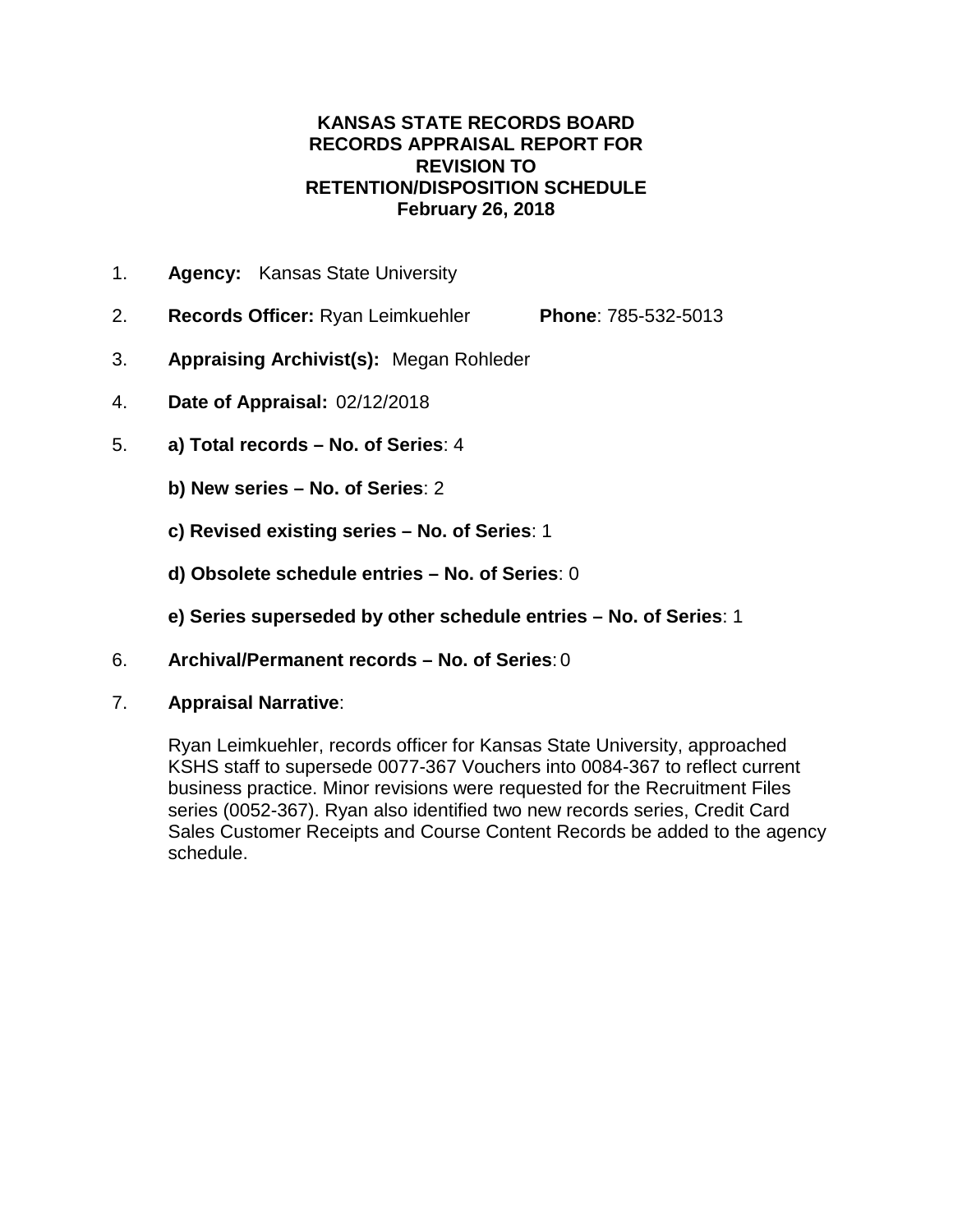# **Retention/Disposition Schedule Entries**

### **367-001 Kansas State University**

#### **Course Content Records** (Series Unknown)

Course content records are comprised of final products shared with students created by instructors or designees to develop an educational interaction or a teaching opportunity. These records may include syllabi, reading lists, instructor-created audiovisual resources, and prepared assessment materials (e.g. blank exams and quizzes).

**Entry Status:** Ready for SRB

**Recommended Status:**Approve As New

**Retention Period:** See comments.

**Disposition:** See comments.

**Restrictions:** KSA 45-221(a)(1)(9); 20 U.S.C. § 1232g; 34 CFR Part 99

**Comments:** Destroy Five (5) fiscal years from the end of term when course is taught. Academic units and instructors with infrequently taught courses can contact records management staff for assistance in updating relevant course content. Unique/Special Lectures or audiovisual resources considered historically significant contact University Archivist for consultation. A random sampling of course syllabi will be culled annually for the University Archives.

Each academic unit is responsible for maintaining accreditation records in accordance with their accreditation body; see Accreditation Reports and Review Records 0005-367.

Restrictions may also include institutional policy to share course content only to those enrolled and to limit cheating/misuse. Intellectual property of these records will be governed by the University Handbook, Appendix R: Intellectual Property Policy and Institutional Procedures.

Academic units and instructors are responsible for keeping and maintaining Course Content records. K-State online will be the management platform for the Course Content electronic Records. An email notification will be sent to the instructor and department head when the 5 year retention has been met.

**Schedule Authority:** Agency Schedule

**Last Surveyed** 28 March 2018

**Record Copy:** Paper, Electronic

#### **Electronic Recordkeeping Plan Not Required**

**Remarks:** 04/11/2018: R. Leimkuehler from KState Contacted records management staff to add record series.

#### **Credit Card Customer Sales Receipts** (Series Unknown)

Credit card receipts generated at the time of a purchase of goods and services from Kansas State University. **Entry Status:** Ready for SRB **Recommended Status:**Approve As New **Retention Period:** See comments

**Disposition:** Destroy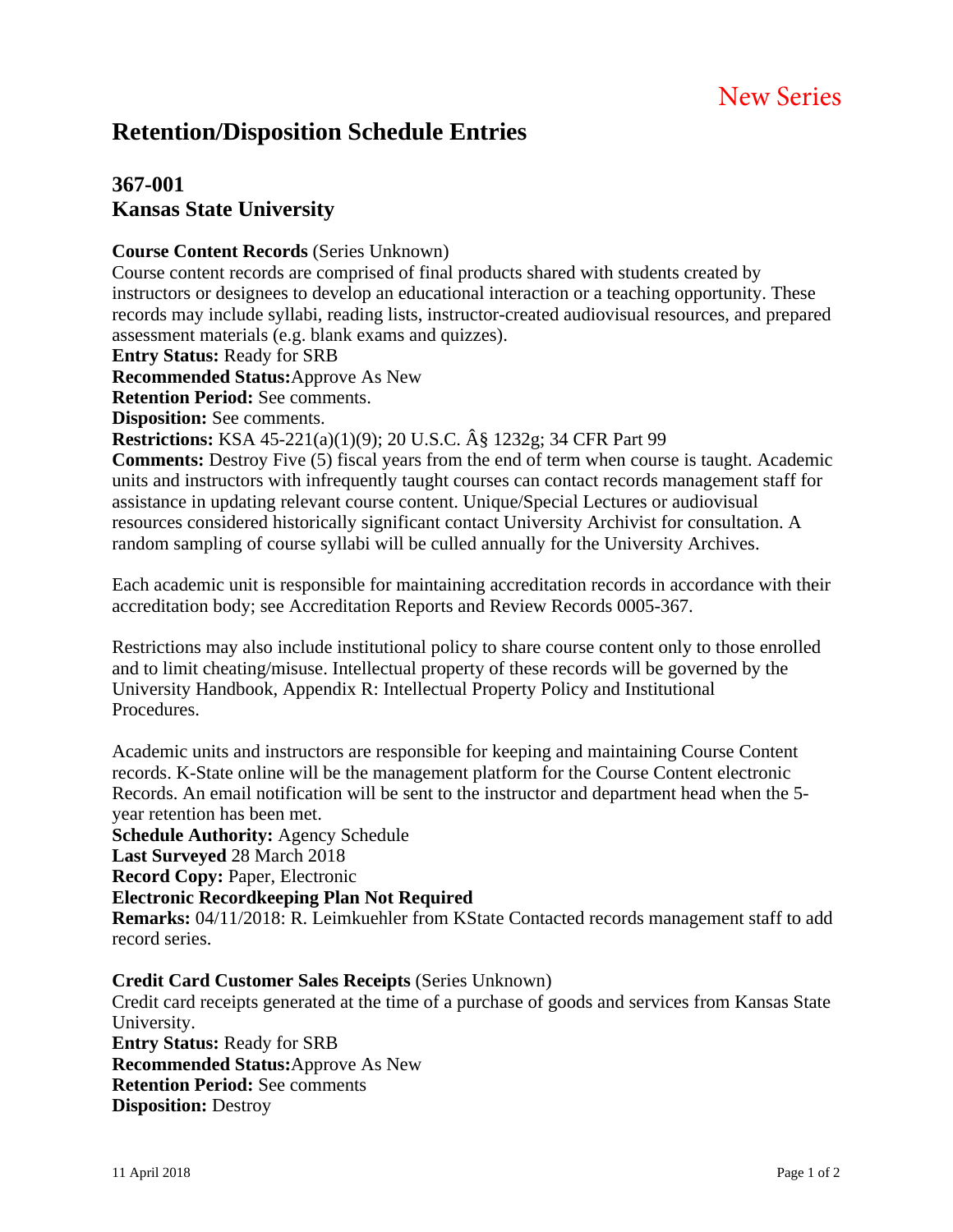**Restrictions:** KSA 45-221(a)(8), (17), (30) **Comments:** 1 Calendar year from date of transaction. The division where transaction occurred is the office of record. **Schedule Authority:** Agency Schedule **Last Surveyed** 07 March 2018 **Record Copy:** Paper **Remarks:** 03/07/2018 mrohleder: RLeimkuehler requested new series be added to agency schedule on 02/28/2018.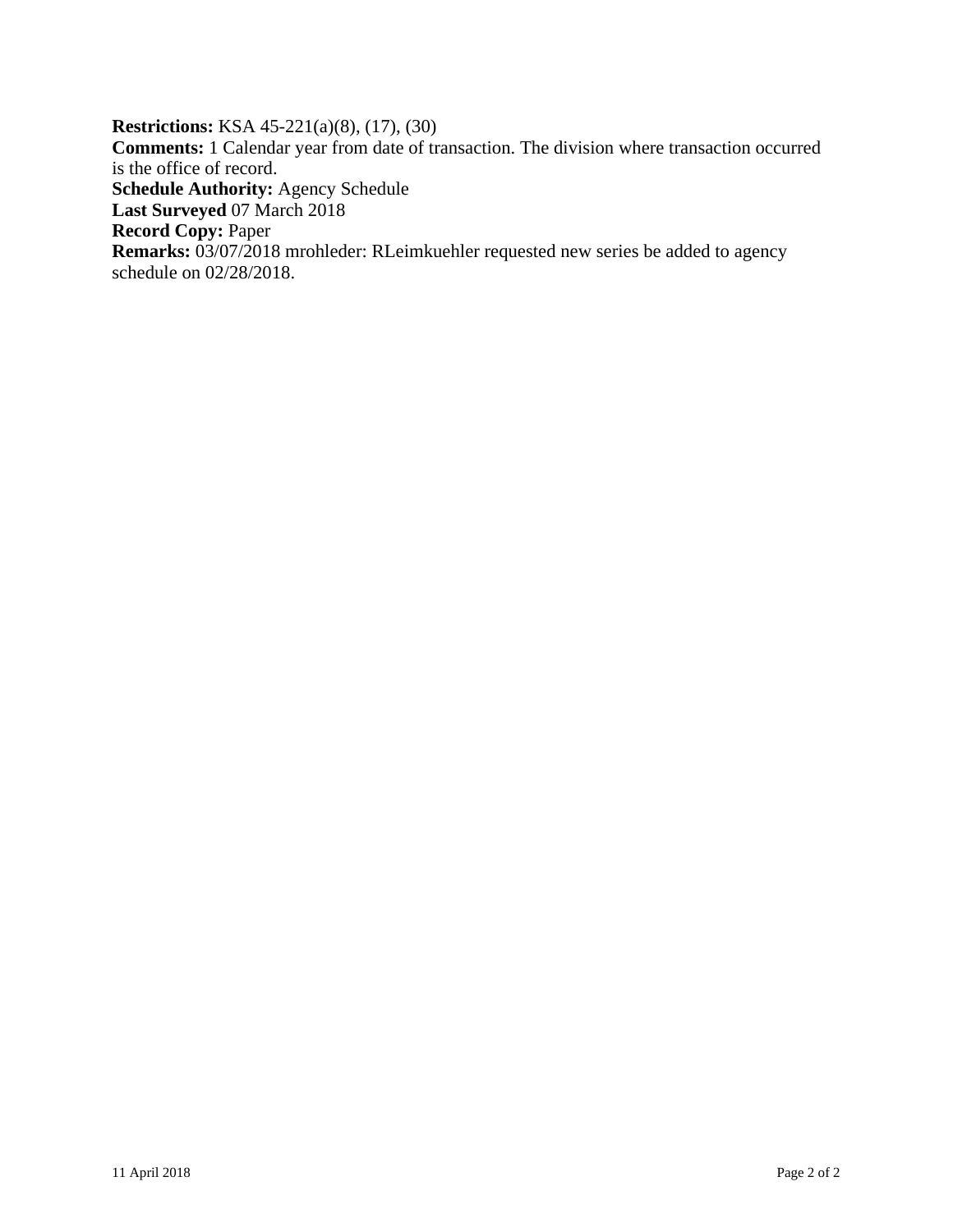# Revised Series

## **Retention/Disposition Schedule Entries**

### **367-001 Kansas State University**

#### **Recruitment Files** (Series 0052-367)

Documents relating to the recruitment process to fill vacant positions. These records include all search committee materials uploaded to applicant tracker, application, resume, and supporting documentation.

**Entry Status:** Ready for SRB

**Recommended Status:**Revise

**Retention Period:** 004 cldr yrs

**Disposition:** Destroy

**Restrictions:** Portions per KSA 45-221(a)(4)

**Comments:** Departments are responsible for maintaining all recruitment materials in the applicant tracking system in accordance with KSU Policy and Procedure Manual Chapter 4410, .090.

**Schedule Authority:** Agency Schedule **KAR Number** 53-2-195

**Last Surveyed** 24 November 1994

**Record Copy:** Electronic

#### **Electronic Recordkeeping Plan Not Required**

**Remarks:** RL: removal of forms from description and addition of HCS in comments. 04/21/2017 rleimkuehl: revision to description and comments.

03/07/2018 mrohleder: revision to description and remark NOTE: "Any recordings that exist of interviews should be uploaded to the applicant tracking system and managed according to retention schedule."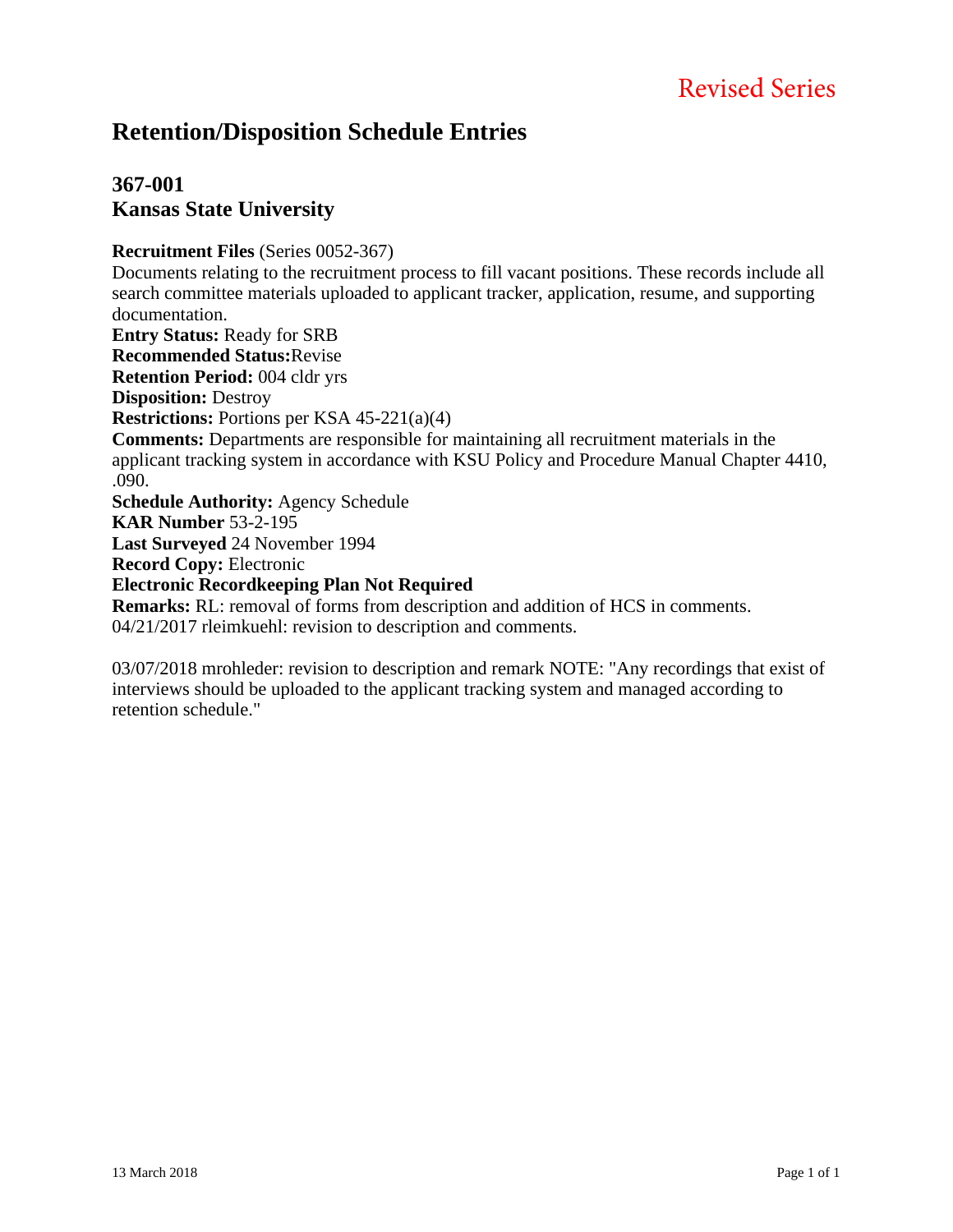# Superseded Series

# **Retention/Disposition Schedule Entries**

### **367-001 Kansas State University**

**Vouchers - Purchase** (Series 0077-367) Copies of documents used to order and pay for goods and services: DA forms 100 thru 109 and DA-120. **Entry Status:** Ready for SRB **Recommended Status:**Supersede (Other) **Retention Period:** 003 fisc yrs **Disposition:** Destroy **Restrictions:** None **Schedule Authority:** General Schedule **KAR Number** 53-2-103 **Last Surveyed** 14 December 1994 **Record Copy:** Unknown **Remarks:** 02/26/2018-Ryan Leimkuehler requested to supersede to agency schedule entry 0084- 367.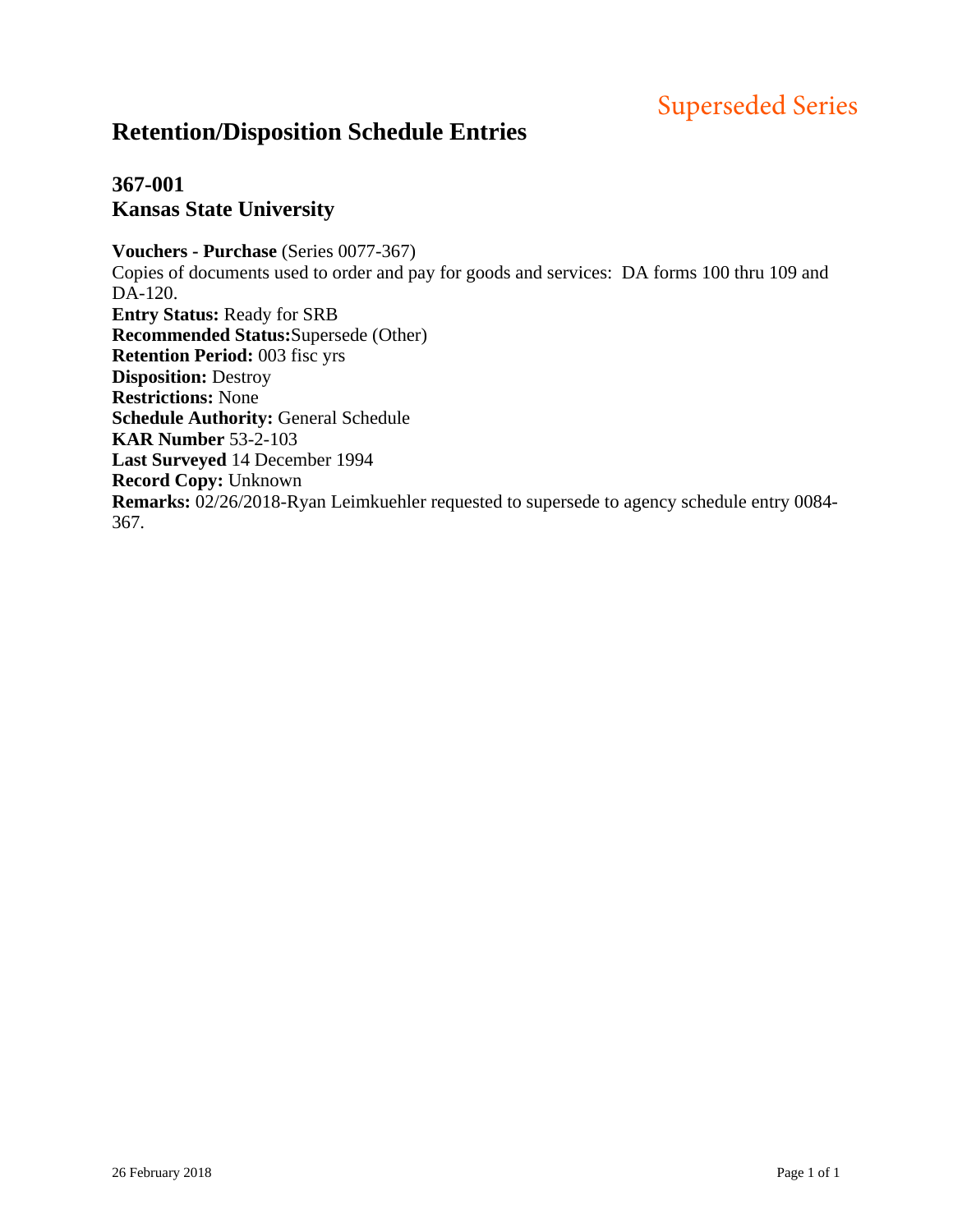#### **KANSAS STATE RECORDS BOARD RECORDS APPRAISAL REPORT FOR REVISION TO RETENTION/DISPOSITION SCHEDULE February 26, 2018**

- 1. **Agency:** Office of the Attorney General
- 2. **Records Officer:** Lisa Mendoza **Phone**: 785-368-8063
- 3. **Appraising Archivist(s):** Megan Rohleder
- 4. **Date of Appraisal:** 04/06/2018
- 5. **a) Total records – No. of Series**: 4
	- **b) New series – No. of Series**: 0
	- **c) Revised existing series – No. of Series**: 4
	- **d) Obsolete schedule entries – No. of Series**: 0
	- **e) Series superseded by other schedule entries – No. of Series**: 0
- 6. **Archival/Permanent records – No. of Series**: 2
- 7. **Appraisal Narrative**:

Lisa Mendoza contacted Public Records staff with a request to update 5 series for the Attorney General's office based on small re-structuring of divisions, small changes to the language used in the comments, and access restriction additions. These 4 record series (0199, 0172, 0191, and 0053) have all been updated to show those changes. There is one additional series (0179-082) that shows up in the Housekeeping report as well. A small revision was made to move "Materials, including records obtained from…" from the description to the more appropriate comments section.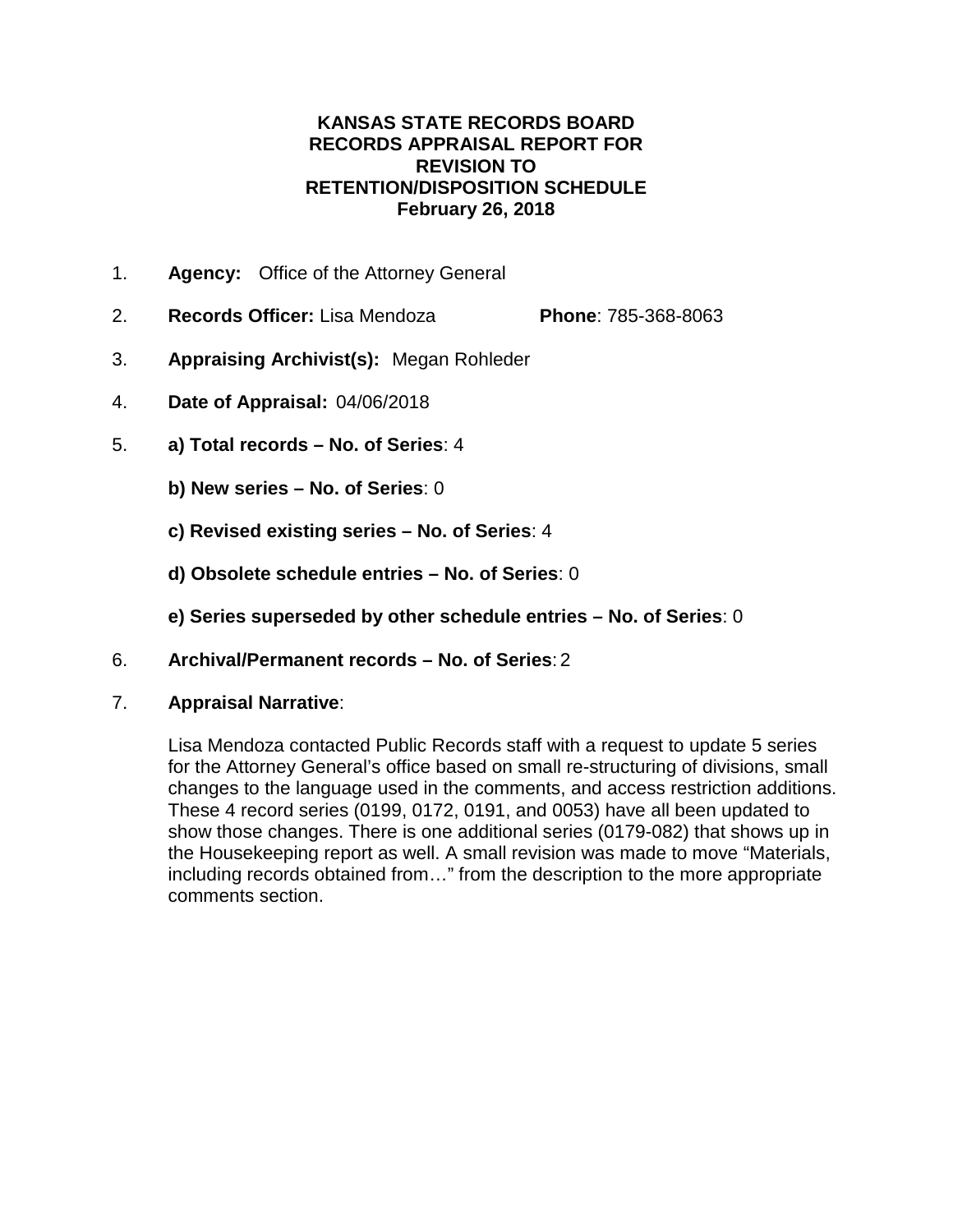# Revised Series

# **Retention/Disposition Schedule Entries**

### **082-003 Office of the Attorney General Civil Division Open Government Enforcement Unit**

#### **Kansas Open Meetings Act (KOMA) and Kansas Open Records Act (KORA) Enforcement Files** (Series 0191-082)

Complaint forms, correspondence, notes, research, consent orders, findings of violation, consent judgments, and other supporting documents related to the agency's investigation and enforcement of these Acts.

**Entry Status:** Ready for SRB

**Recommended Status:**Revise

**Retention Period:** See Comments

**Disposition:** Permanent

**Restrictions:** KSA 45-221(a)(11)(14)(20)(25)(30)

**Comments:** Record copy may be paper or electronic. Paper documents are scanned into system and paper is retained until quality assurance is performed, then destroyed. Digital images in system are retained permanently. Materials, including records obtained from others, may be returned to their source or otherwise disposed of in accordance with court order, court rule, or agreement.

**Schedule Authority:** Agency Schedule

**KAR Number** 53-2-162

**Last Surveyed** 06 April 2018

**Record Copy:** Paper, Electronic

#### **Electronic Recordkeeping Plan Endorsed**

**Remarks:**  $1/25/10$ : Revised to cover change in format; retention changed from 5 years in office, then to Archives; subject to Electronic Recordkeeping Plan.

4/6/2018: Revised to clarify description, expand on comments, add restriction, and updated the office of records to the Civil Division/Open Government Enforcement Unit.

### **082-010 Office of the Attorney General LegalOpinions &GovernmentCounsel (LOGIC) Division**

#### **Bond/Temporary Note Review Files** (Series 0053-082)

Materials associated with review of the legality of bonds and temporary notes issued by governmental entities, and the sufficiency of the transcript of proceedings used to issue bonds and temporary notes. Includes attorney's notes regarding review; correspondence; log of transcripts reviewed; specimen bond and note certificates; unapproved transcripts; billing statements and copies of payment; and other documents used to track bond review process. Does not include approved transcripts, which are forwarded to the Office of the State Treasurer and retained in accordance with 0008-670, Bond Transcripts.

**Entry Status:** Ready for SRB **Recommended Status:**Revise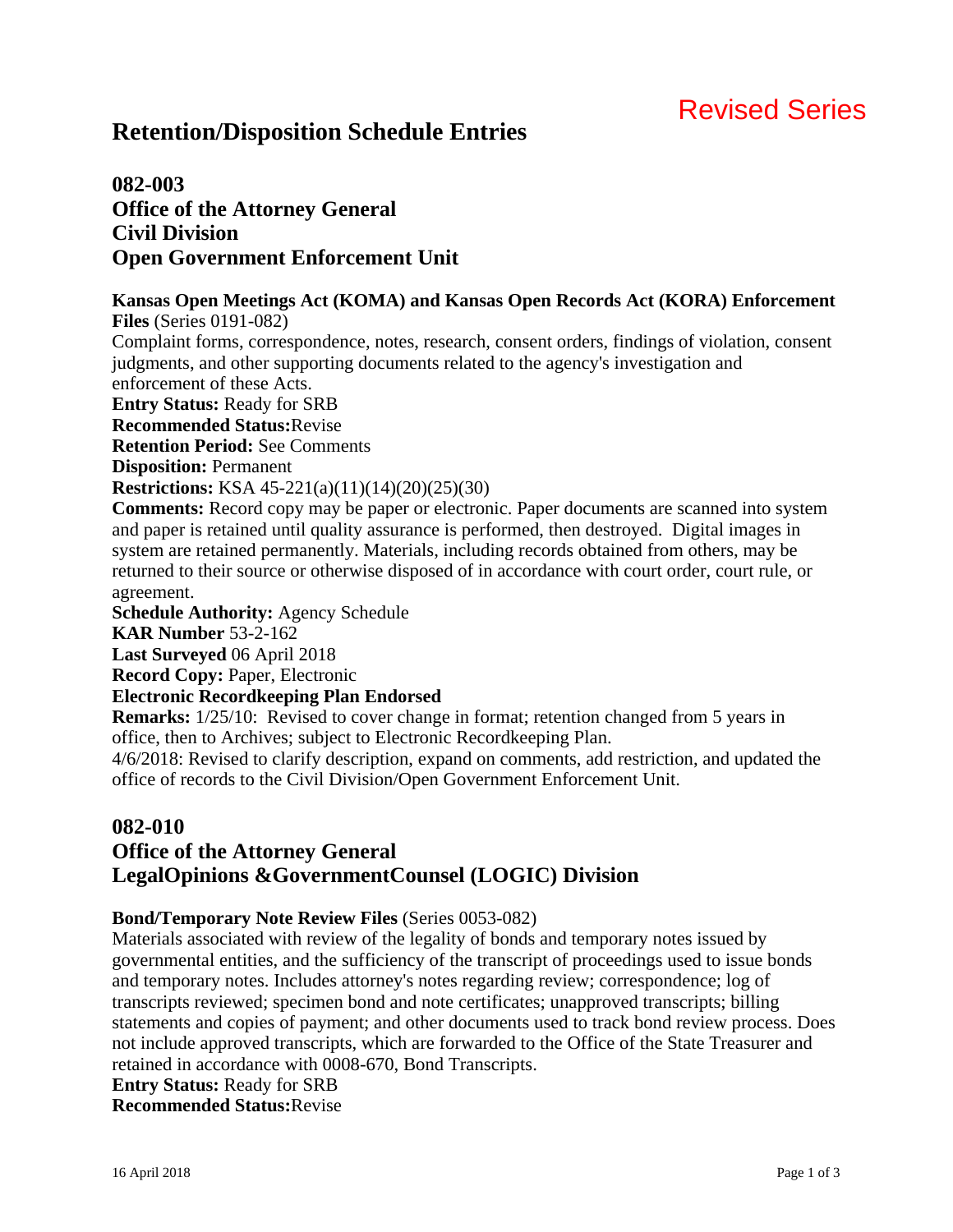#### **Retention Period:** See Comments

**Disposition:** Destroy

**Restrictions:** K.S.A. 45-221(a)(25)

**Comments:** Record copy may be paper or electronic. Retain until bond review process is completed and payment for bond review is received, then destroy. Materials, including records obtained from others, may be returned to their source or otherwise disposed of in accordance with court order, court rule or agreement.

**Schedule Authority:** Agency Schedule

**KAR Number** 53-2-157

**Last Surveyed** 15 September 2008

**Record Copy:** Paper, Electronic

#### **Electronic Recordkeeping Plan Endorsed**

**Remarks:** Revised entry. Changed unit affiliation. Changed disposition.

04/06/2018: Revise to change office of record, update title, add detail to description, re-write comments, and add restriction.

#### **082-013**

### **Office of the Attorney General Fraud Abuse Litigation Division**

#### **External Investigation Review Files** (Series 0199-082)

Documents relating to review of external agency investigations into abuse, neglect, and exploitation of children or vulnerable adults.

**Entry Status:** Ready for SRB

**Recommended Status:**Revise

**Retention Period:** See Comments

**Disposition:** Destroy

**Restrictions:** KSA 45-221(a), KSA 75-723

**Comments:** Paper documents are scanned into system and paper is retained until quality assurance is performed, then destroyed. Materials, including records obtained from others, may be returned to their source or otherwise disposed of in accordance with court order, court rule, or agreement. Digital images in system are retained until case is closed plus 17 calendar years, then destroyed.

**Schedule Authority:** Agency Schedule

**KAR Number** 53-2-162

**Last Surveyed** 15 December 2009

**Record Copy:** Electronic

#### **Electronic Recordkeeping Plan Endorsed**

**Remarks:** 1/11/10: Revised to cover change in record copy; revised retention from "Retain in office until case closed plus 2 years, transfer to the records center for 15 calendar years, then destroy."

4/6/18: Revised to update the subagency, clarify the comments and description, update title, and add restriction.

### **082-XXX**

### **Office of the Attorney General Multiple subunits/subunit not defined**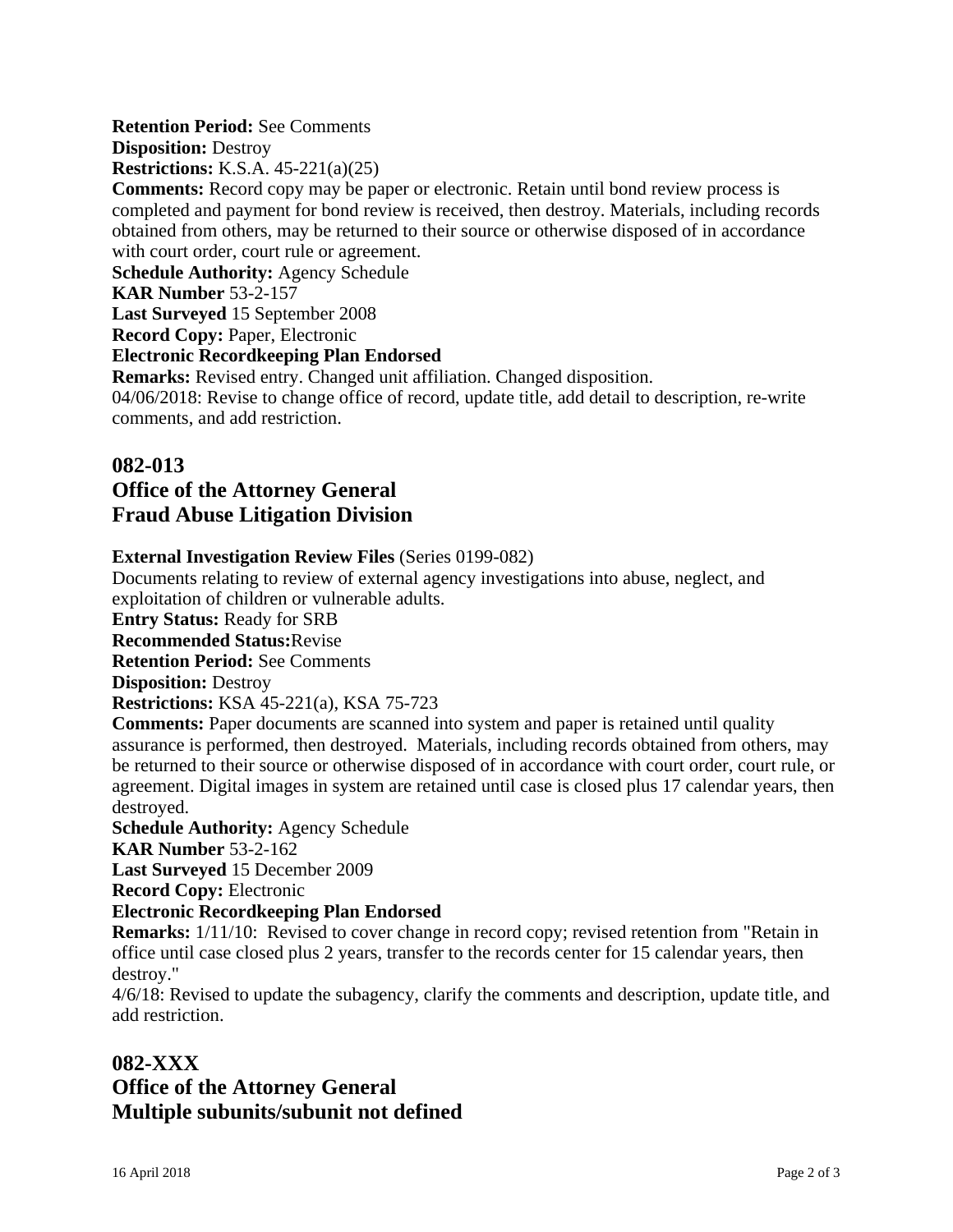#### **Case Files** (Series 0172-082)

Pleadings/filings, research, case notes, interviews, correspondence, contracts, billings, complaint forms, appeal files, and other supporting documentation relating to criminal, consumer (including roofing registration), antitrust, medicaid fraud, fraud abuse litigation, and civil cases. Includes cases handled by outside counsel, charitable trust, and amicus curiae cases, as well as consumer protection Enforcement Action Files and Multi-State Actions. Does NOT include any case files specifically outlined in other divisions, including but not limited to Cases on Appeal, Outstanding Warrants cases, Case Files-No-Charge Reports, Homicide cases, and Sex Offense cases.

**Entry Status:** Ready for SRB

**Recommended Status:**Revise

**Retention Period:** See Comments

**Disposition:** See comments

**Restrictions:** Portions may be restricted pursuant to K.S.A. 22-4707, 38-2326, 45- 221(a)(1)(2)(3)(4)(5)(10)(11)(14)(20)(25)(29)(30)(47), 60-226, 60-426, 75-723

**Comments:** Record copy may be paper or electronic. Paper documents are scanned into system and paper is retained until quality assurance is performed, then destroyed. Materials, including records obtained from others, may be returned to their source or otherwise disposed of in accordance with court order, court rule, or agreement. Retain remaining paper records and materials, as well as digital images in system, until the case is closed, plus 16 years. At conclusion of that time period, the State Archives, in consultation with the Attorney General's Office, will appraise the records and materials for transfer to Archives. If not accepted for transfer to Archives, destroy per Archives' assessment and written directive.

**Schedule Authority:** Agency Schedule

**KAR Number** 53-2-184

**Last Surveyed** 06 March 2015

**Record Copy:** Paper, Electronic

#### **Electronic Recordkeeping Plan Endorsed**

**Remarks:** Revised entry. Modified applicable subunits, description, and comments. Added restrictions. Supersedes Case Files - Litigation (0127), Litigation Records (0063-082), Case Records - General Criminal (0107-082), Case Files - Antitrust (0137-082), Amicus Curiae Records (0123-082), Case Files - Amicus Curiae (0126-082), and Investigation Files (0173- 082).

1/11/10: Revised to cover reformatting to digital imaging; revised retention from "Retain in office until case is closed (include appeal, probation, and/or incarceration/parole time if applicable). Then transfer to Records center for 5 years. Then transfer to Archives for purging, unless requested by a law enforcement agency or federal agency."

1/21/2011: Revised Description to remove "evidence" and "(Evidence obtained from others may be disposed in accordance with protective order, if any.)", and to include "Materials...". 03/06/2015: revised description to include records from 0141-082 and 0144-082, Enforcement and Multi-State Action Files; revised retention and disposition comments, added restrictions, added paper as a record copy format. ERP was revised and endorsed again by the ERC in January 2013.

04/06/2018: Revised to update description with correct divisions and add Fraud Abuse Litigation. Also added 75-723 to restrictions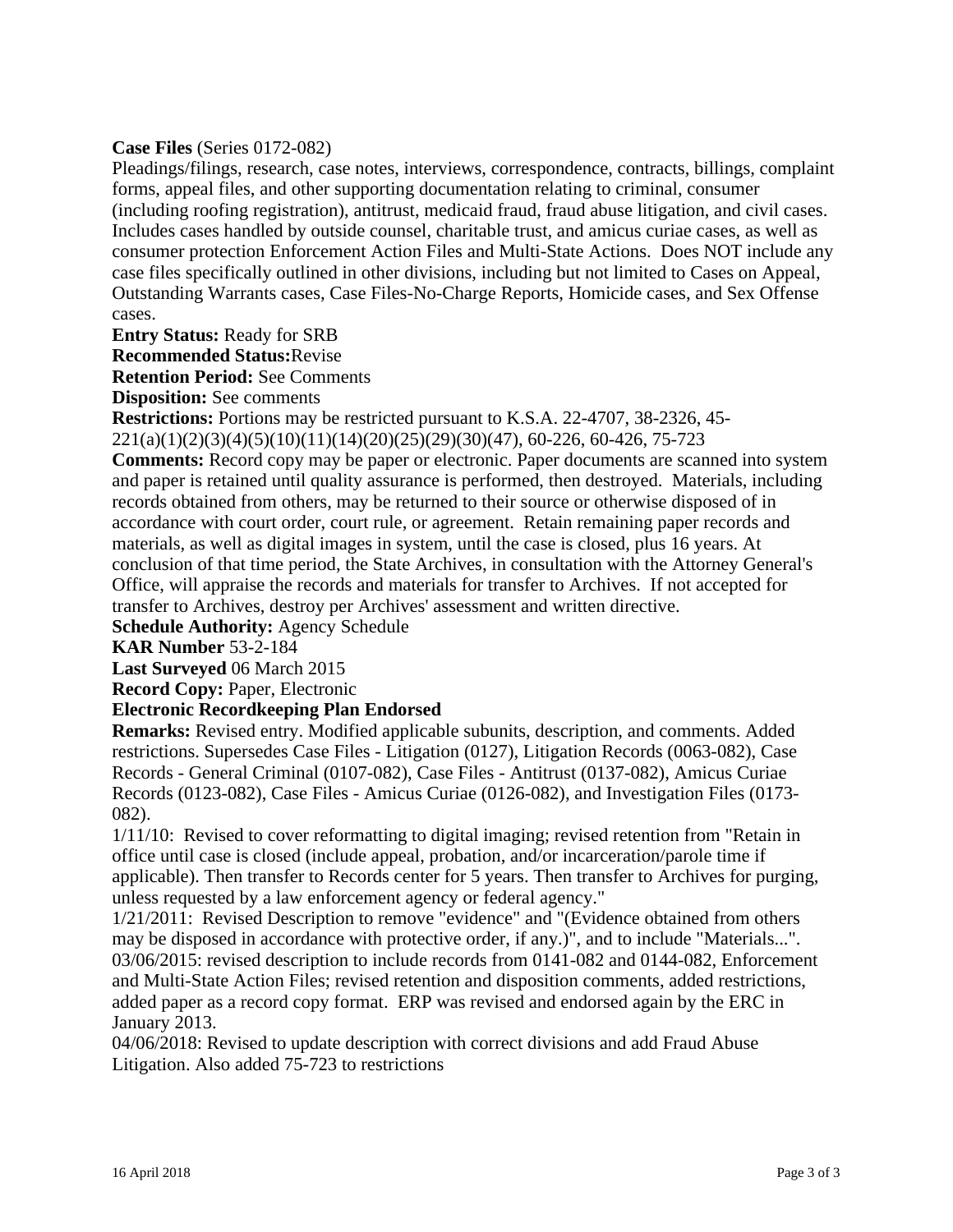# Housekeeping Changes Since 17 January 2018 16 April 2018

Housekeeping Edit

000-100 Local Government Records General Schedule/All Offices

Employee Training Course Materials (Series 0029-100) Description: Record copy of manuals, syllabi, textbooks and other training aids created for office sponsored employee training programs.

Employee Training Course Materials (Series 0029-100) Description: Record copy of manuals, syllabi, textbooks and other training aids created for office sponsored employee training programs.

Employee Training Course Materials (Series 0029-100) Description: Record copy of manuals, syllabi, textbooks and other training aids created for office sponsored employee training programs.

Employee Training Course Materials (Series 0029-100) Description: Record copy of manuals, syllabi, textbooks and other training aids created for office sponsored employee training programs.

Employee Training Course Materials (Series 0029-100) Description: Record copy of manuals, syllabi, textbooks and other training aids created for office sponsored employee training programs.

Employee Training Course Materials (Series 0029-100) Description: Record copy of manuals, syllabi, textbooks and other training aids created for office sponsored employee training programs.

Employee Training Course Materials (Series 0029-100) Description: Record copy of manuals, syllabi, textbooks and other training aids created for office sponsored employee training programs.

Stricken items are duplicates of 0029-100. Items appear multiple times due to glitch with database.

082-XXX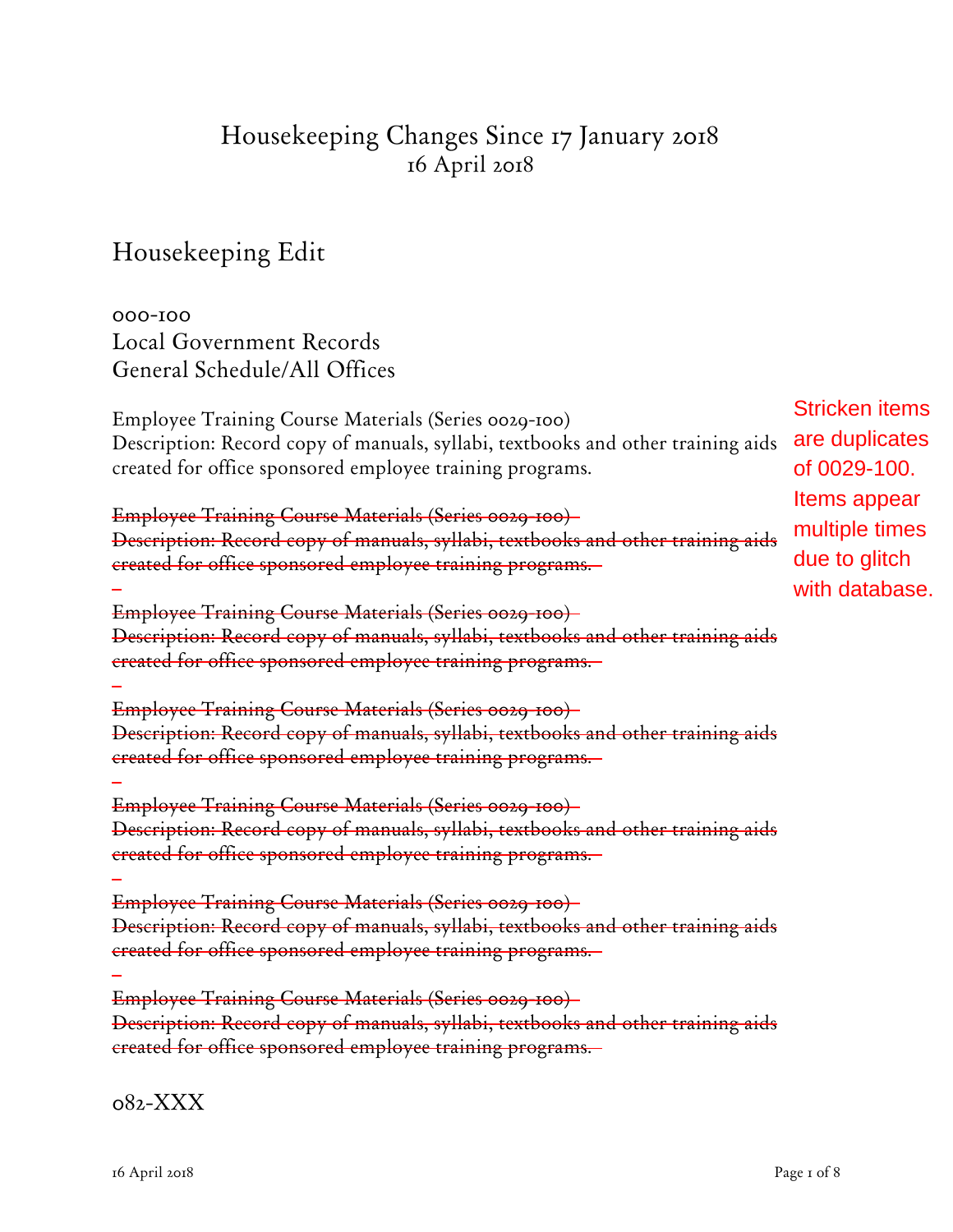# Office of the Attorney General Multiple subunits/subunit not defined

Case Files- No Charge Reports (Series 0179-082) Description: Pleadings/filings, research, case notes, interviews, correspondence, and documents related to cases where no charges were filed.

Case Files- No Charge Reports (Series 0179-082) Description: Pleadings/filings, research, case notes, interviews, correspondence, and documents related to cases where no charges were filed.

276-007 Kansas Department of Transportation Office of Chief Counsel Office of Chief Counsel

Correspondence - Assignments (Series 0002-276) Description: Letters written and or directed to the agency which are distributed to the appropriate individual to respond.

Correspondence - Assignments (Series 0002-276) Description: Letters written and or directed to the agency which are distributed to the appropriate individual to respond.

Request for Access to Records (Series 0007-276) Description: Documents related to requests for access to state agency records and agency responses prepared pursuant to KSA 45-218.

367-001 Kansas State University

Family and Medical Leave Act (FMLA) Records (Series 0617-367) Description: Forms and documentation for FMLA determinations for individual employees.

# Superseded series

are duplicates of 0179-082. Item appears multiple times due to glitch with database.

Stricken items

Stricken items are duplicates of 0002-276. Item appears multiple times due to glitch with database.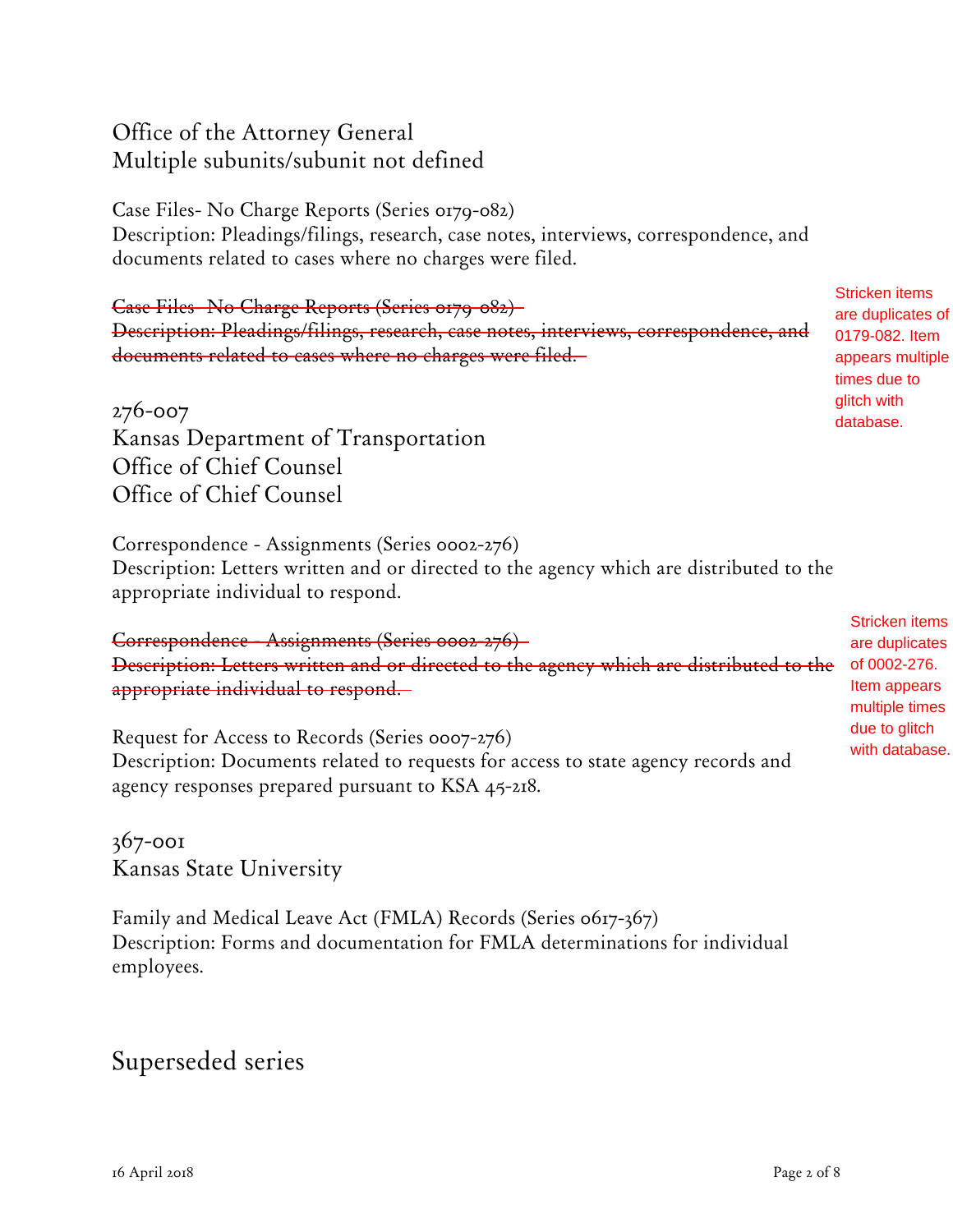000-112 Local Government Records Juvenile Detention Facility

Accounts Payable Records (Series 0005-112) Description: Documents related to payment for goods and services: vouchers, correspondence, invoices, ledger books and cards, etc.

Accounts Receivable Records (Series 0006-112) Description: Documents related to the collection of payments due the facility: copies of invoices, correspondence, etc.

Banking Records (Series 0008-112) Description: Bank statements, deposit books and slips, check registers, and canceled checks.

Bid Records (Series 0009-112) Description: Documents related to requests for proposals, quotations, or estimates.

Correspondence - Policy Related (Series 0012-112) Description: Incoming and outgoing letters and memoranda that state or form the basis for policy, set precedent, or record important events in the operational and organizational history of the agency.

Correspondence - Routine (Series 0013-112) Description: Incoming and outgoing letters and memoranda which pertain only to routine matters handled in a accordance with existing policy and procedures: requests for information, letters of transmittal, etc.

Employee Personnel Files (Series 0014-112) Description: Documents associated with the employment of specific personnel: employee evaluation forms, applications for employment, and other personnel materials.

Employee Position Descriptions (Series 0015-112) Description: Formal descriptions of duties and other characteristics of particular employment positions. Includes supporting documents.

Employee Time Report Records (Series 0016-112) Description: Records documenting time worked by individual employees on a daily,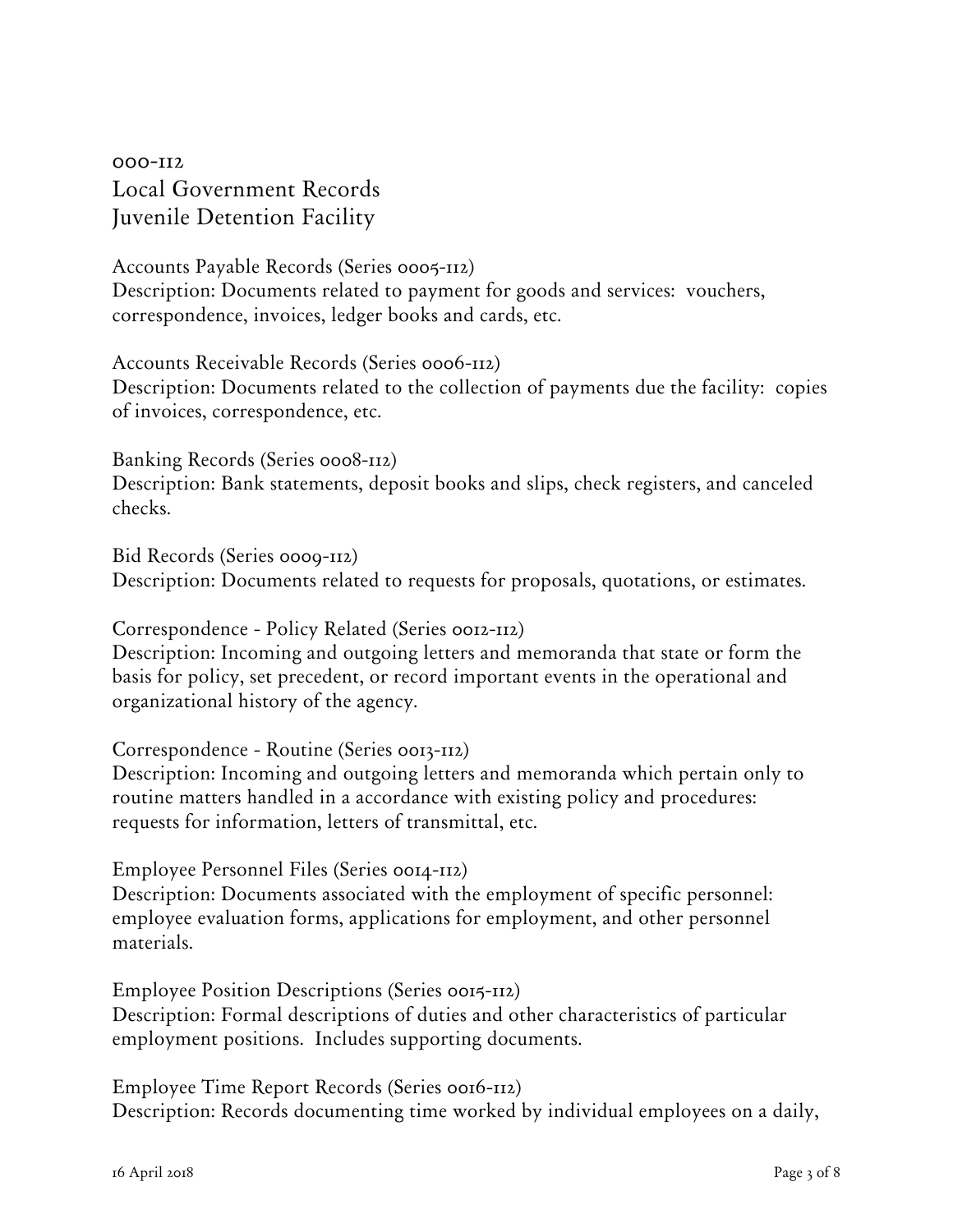weekly, or monthly basis: time sheets, time cards, attendance reports, absence reports, sign-in/out sheets, etc.

Employee Training Course Materials (Series 0017-112) Description: Record copy of manuals, syllabi, textbooks, and other training aids created for agency sponsored employee training programs.

Inventory Records - Expendable Property (Series 0018-112) Description: Records of receipts, disbursements and balances of office supplies and other expendable inventory materials.

Material Safety Data Sheets (Series 0020-112)

Description: Documents relating to the precautions taken for the safe handling of the various hazardous chemicals used in the routine operation of the facility.

Minutes (Series 0021-112)

Description: Proceedings of regular or special meetings of committees, commissions, and other standing or ad hoc organizations.

Payroll Deduction Authorization Records - General (Series 0022-112) Description: Documents used to authorize various deductions from an employee's pay: Insurance enrollments, GHI enrollments, KPERS Annual Account Statements, dues deduction forms, etc.

Policy Statements (Series 0023-112) Description: Original copies of formal explanations of agency policies and procedures issued in individual statement formats.

Purchasing Records (Series 0026-112) Description: Documents related to the purchase of goods and services: correspondence, vouchers, invoices, ledger books and cards, requisitions, etc.

Receipts Records - Cash (Series 0027-112) Description: Records of cash received by the agency: receipt slips, receipt books, receipt ledgers, etc.

Travel Request and Authorization Records (Series 0028-112) Description: Records related to employee travel.

Work Orders and Logs (Series 0031-112) Description: Internal documents used to request and record requests for the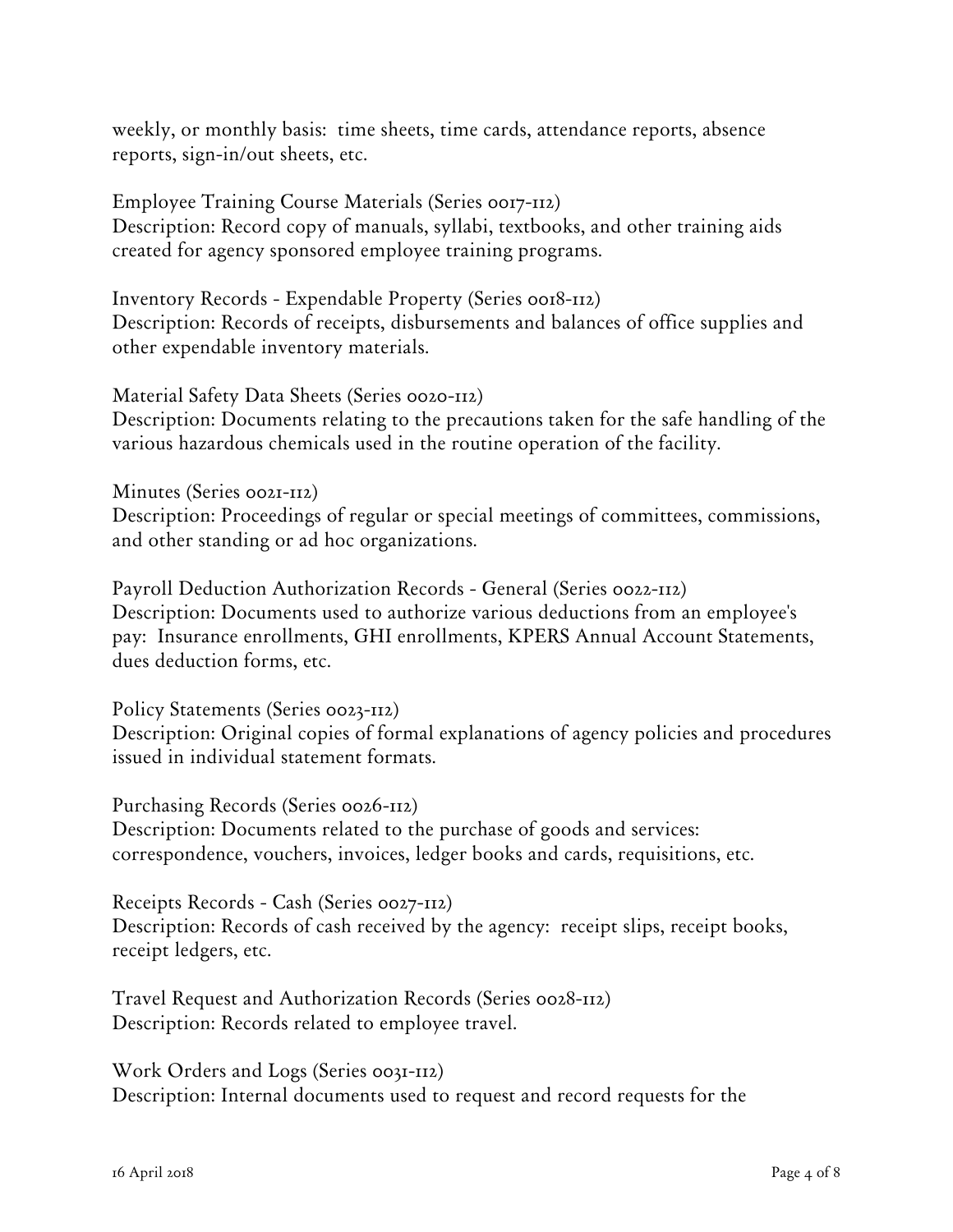performance of maintenance or other services.

276-000 Kansas Department of Transportation All Divisions All Divisions

Bid Records (Series 0014-000)

Description: Documents related to requests for proposals, bids, quotations, or estimates.

Building and Grounds Maintenance Records (Series 0018-000) Description: Documents associated with repairs and other maintenance to the physical plant of the agency - does not include Work Orders and Logs.

Capital Improvement Projects Files (Series 0020-000) Description: Records related to construction projects: correspondence, bids, specifications, plans, drawings, reports, notes, etc.

Employee Personnel Files - Convenience Copies (Series 0037-000) Description: Copies of documents in agency's Employee Personnel Files associated with employment of specific personnel (applications, evaluations, background checks, etc.) maintained for convenience of reference.

Employee Time Report Records (Series 0039-000) Description: Records documenting time worked by individual employees on a daily, weekly, or monthly basis: time sheets, time cards, attendance reports, absence reports, sign-in/out sheets, etc.

Leave Requests (Series 0067-000) Description: Internal forms used to request and authorize the taking of leave by employees.

Procedures Manuals (Series 0087-000) Description: Original copies of agency procedures issued in a collective manual.

Professional Organizations Files (Series 0088-000) Description: Documents relating to membership/participation in professional organizations.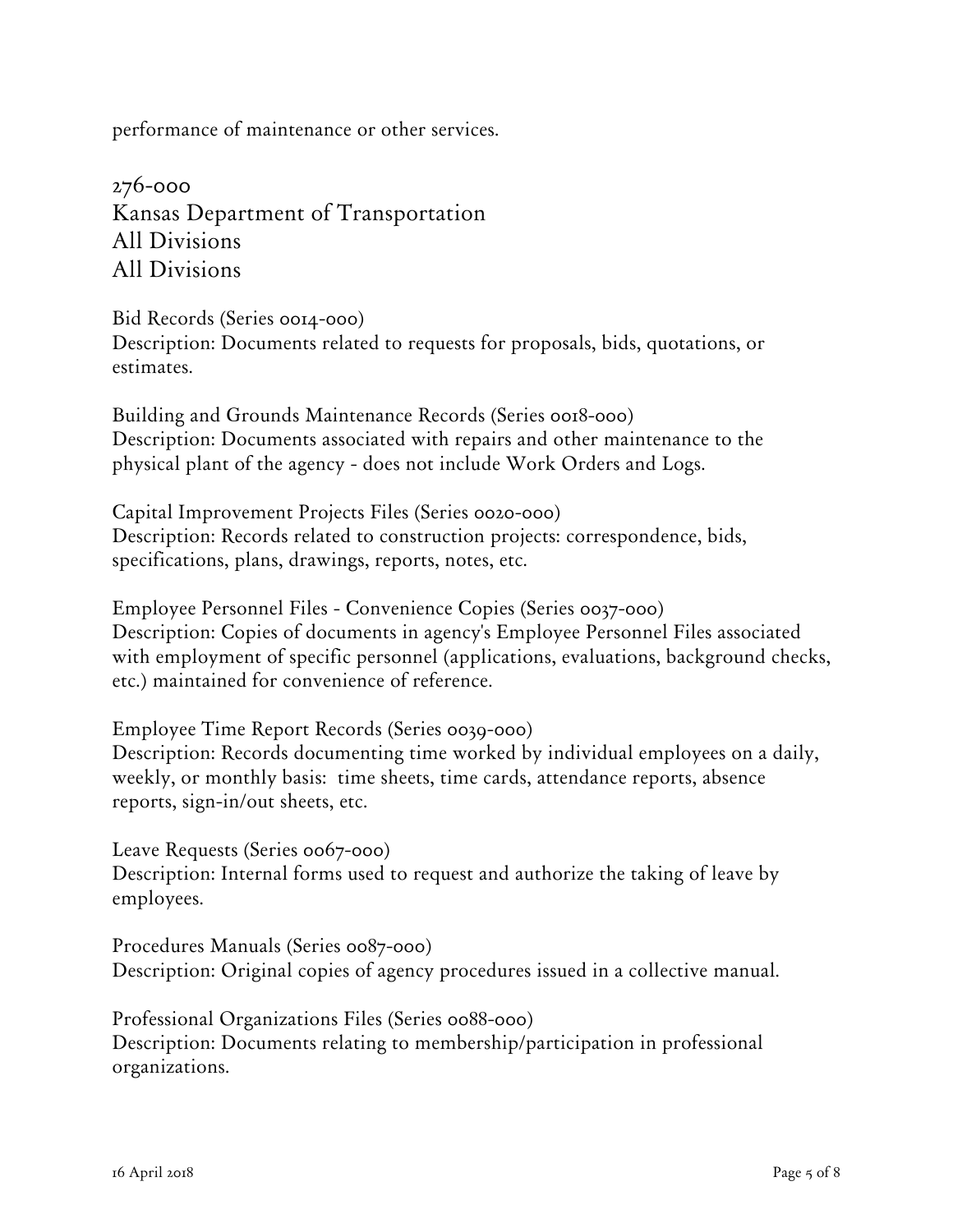Technical Reference Files (Series 0113-000) Description: Copies of documents retained strictly for convenience of reference that are not part of official files: copies of external reports, studies, periodicals, books, brochures, catalogs, vendor lists, etc.

### 276-003

Kansas Department of Transportation Division of Administration Bureau of Computer Services Application Management

Automated Program Listing/Source Code (Series 0011-000) Description: Automated program code which generates the machine language instructions used to operate an automated information system.

Data Documentation/Data Dictionary Records (Series 0031-000) Description: Records generally created during system development or modification and necessary to access, retrieve, manipulate and interpret data in an automated system including data element dictionary, file layout, code book or table, and other records that explain the meaning, purpose, structure, local relationships, and origin of the data elements.

Data System Specifications (Series 0032-000)

Description: Records necessary for using the system, user guides, system or substem definitions, system flowcharts, programs descriptions and documentation, job control or workflow records, system specifications, and input and output specifications.

Application Management/Technical Support

Computer Run Scheduling Records (Series 0023-000) Description: Records used to schedule computer runs including daily schedules, run reports, and other records documenting the successful completion of a run.

### Information Resource Planning

Information Resources Management and Data Processing (Series 0056-000) Description: Agency IT plans, data processing service plans, strategic plans, and related records used to plan for information systems development, technology acquisitions, data processing services provision or related areas.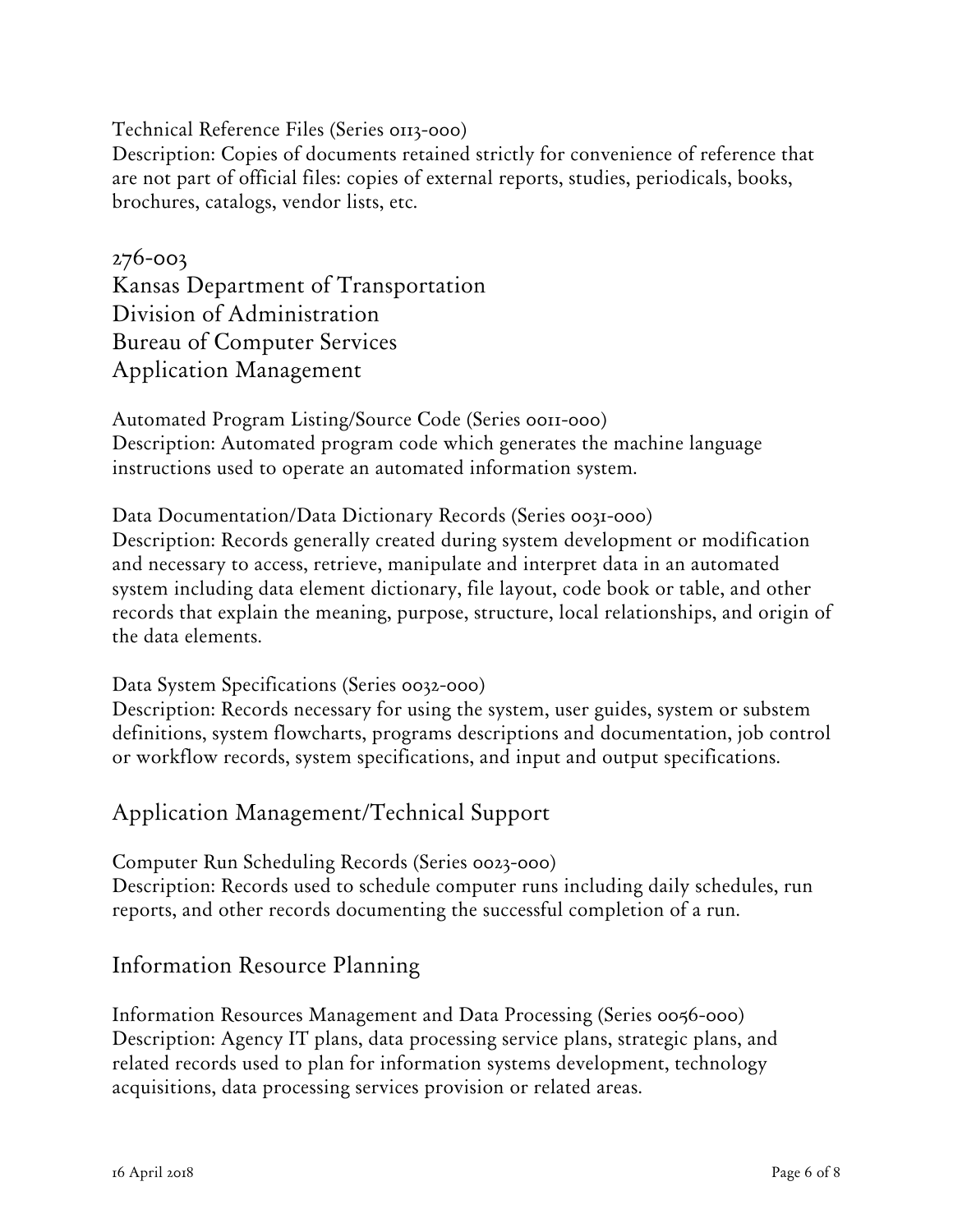## Technical Management Support

Computer Usage Logs (Series 0025-000)

Description: Logs documenting computer system usage including but not limited to log-in files, system usage files, data entry logs, and records of individual computer program usage.

### Technical Support

Hardware and Software Documentation (Series 0051-000)

Description: Records documenting the use, operation, and maintenance of an agency's computer equipment including operating manuals, hardware/software operating system requirements, hardware/software configurations, and equipment control systems.

Information Technology Disaster Preparedness and Recovery Plans (Series 0055-000) Description: Records related to the protection and reestablishment of information technology services, equipment and data (back-up files) in case of a disaster.

System Users Access Records (Series 0110-000)

Description: Electronic or textual records created to control or monitor individual access to a system and its data for security purposes, including but not limited to, user account records, security logs, and password files.

276-004 Kansas Department of Transportation Division of Aviation Division of Aviation

Board Packets (Series 0015-000)

Description: Agenda, minutes, background information, etc. relating to meetings of a board or commission.

### Correspondence - Routine (Series 0028-000)

Description: Incoming and outgoing letters and memoranda which pertain only to routine matters handled in accordance with existing policy and procedures: requests for information, letters of transmittal, etc.

Customer Surveys Forms (Series 0029-000)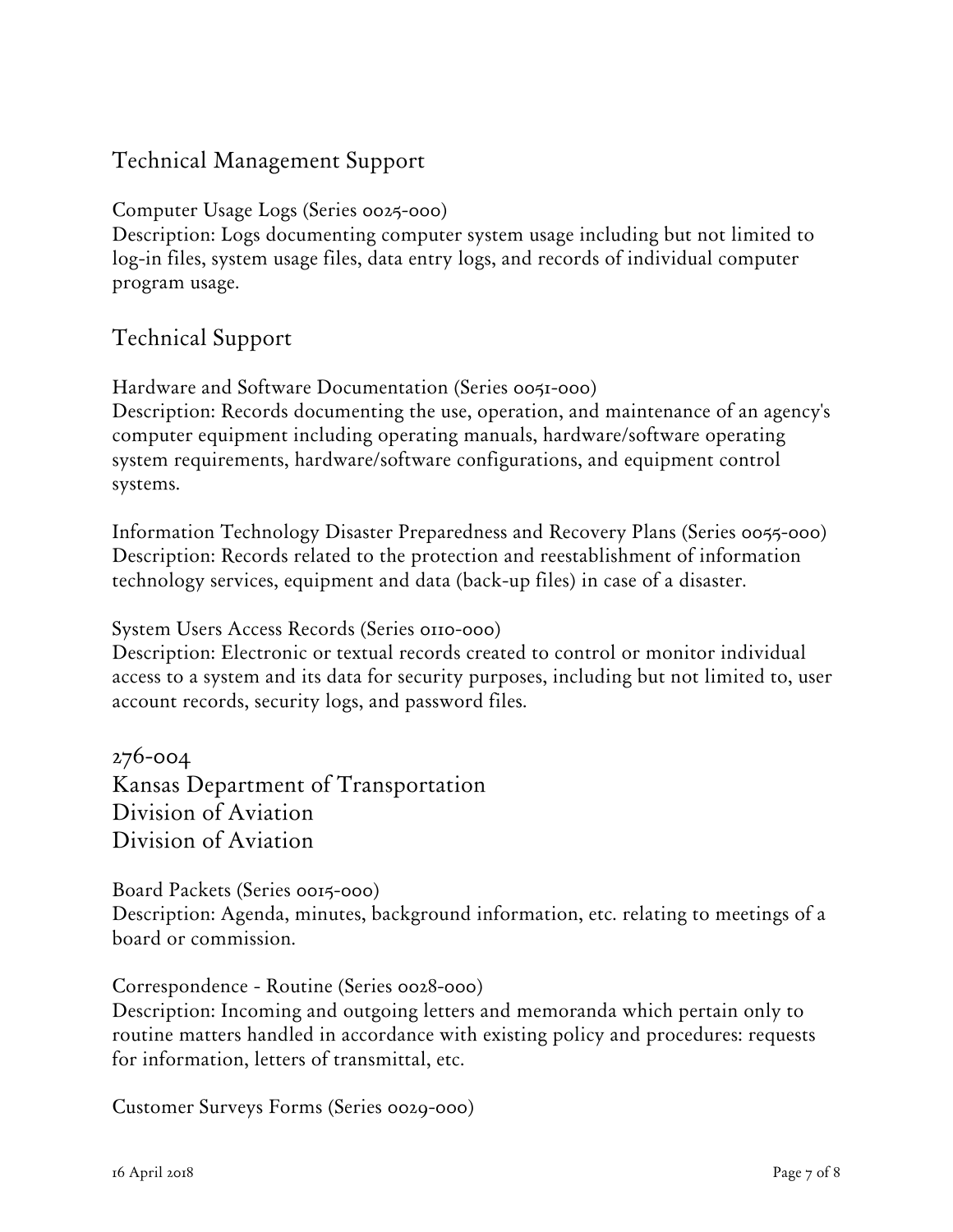Description: Surveys compiled on customer satisfaction with the quality of the service provided.

Grant Files - Unfunded (Series 0050-000) Description: Applications and supporting documentation relating to federal, state, and private grants submitted by agencies which were not funded.

Photographic and Video Materials (Series 0083-000) Description: Photo-prints, negatives, slides, films and videotapes.

Publications (Series 0091-000) Description: Internally produced newsletters, pamphlets, leaflets, and brochures distributed to inform a constituency about the activities of the agency.

276-007 Kansas Department of Transportation Office of Chief Counsel Office of Chief Counsel

Contracts (Series 0026-000)

Description: Legal agreements with individuals and organizations. Includes all associated documents, e.g.. DA-146 series.

276-025

Kansas Department of Transportation Division of Public Affairs Division of Public Affairs

Programs and Invitations (Series 0089-000) Description: Documents related to official agency functions.`